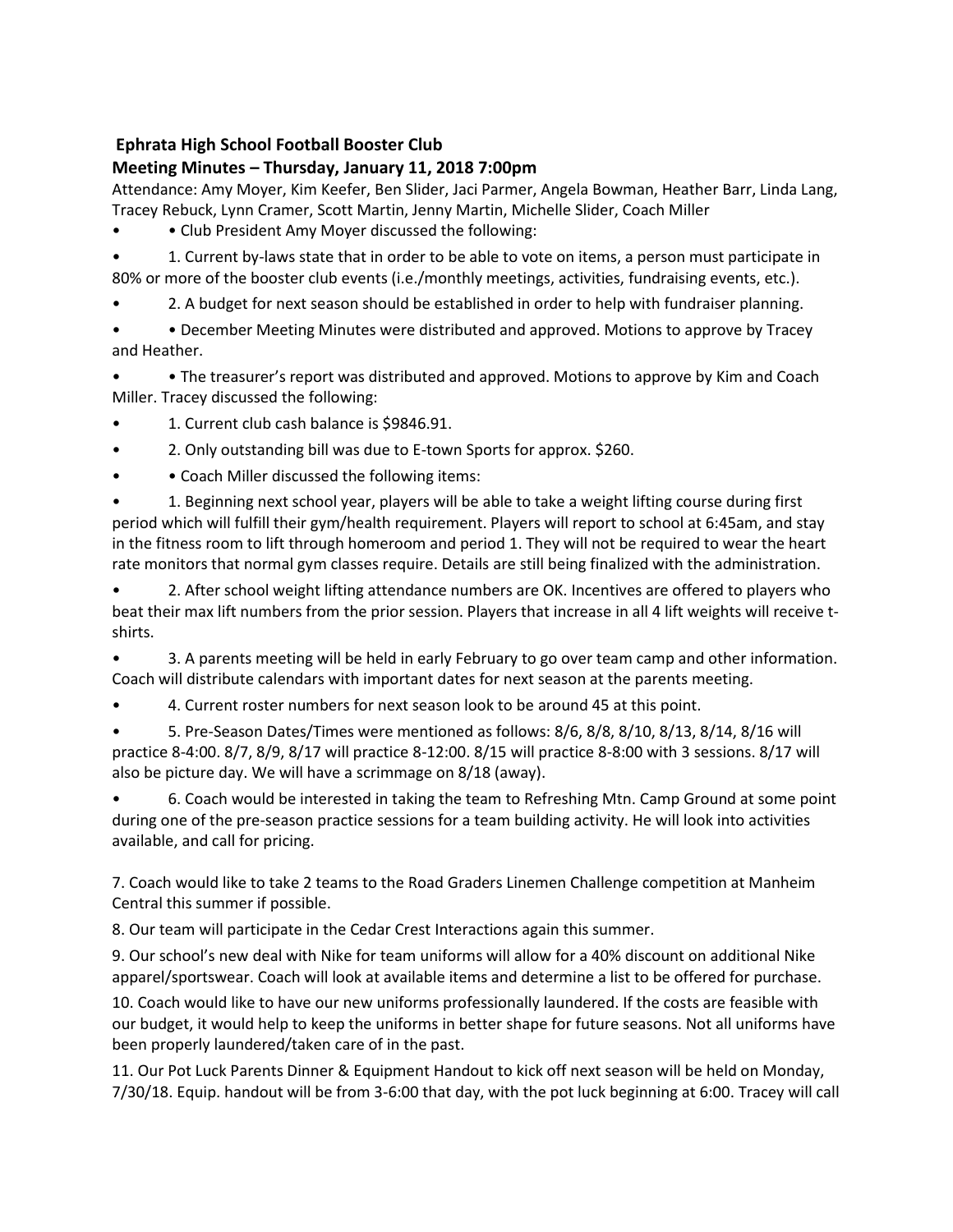to book the pavilion at the park, and coach will be able to get the PA system from the HS for use that night.

12. Coach answered a question concerning communication methods used, and he will continue to communicate with players/parents through email, the Remind app., Schoology for the players, and also Facebook.

• Gold Card Details:

1. Dwight Palm will help with soliciting our current vendors to see if they will continue to offer discounts on our card.

2. Coach Miller would like to have our Gold Cards printed by 8/6/18 this year. He would like to have the team spend a few hours one evening after pre-season practice going door to door to sell the cards. Team would break into small groups to cover local developments, and then return to the school/field for a pizza party.

• Away Game Meals Details:

1. There will be 5 away games, with meals provided for our players after the games. We will have to check into pricing for sandwiches, as Dana Hummel made the sandwiches last season in an effort to save money. It was suggested that we check with Weaver Markets for pricing.

2. Coach mentioned that he may want some pre-game snacks for our away games. Several of the Section 3 teams are further away, and not all players will have time to go home and eat between school and the bus departure time.

• Ephrata Review Window Details:

1. Our display in the Review Window will be during Sept. & Oct. 2018.

• Year End Banquet Details:

1. Last game is Nov. 2. Coach suggested pushing the banquet to a Dec. date (which would allow for section awards to be announced at the banquet). He also suggested having the banquet in Ephrata if possible, rather than at Shady Maple.

2. Heather will look around for options that would accommodate approx. 250 people.

• Golf Outing Details:

1. Coach Miller will be in charge of this event. He is currently looking into dates/venues.

• Additional Fundraising Option Details:

• 1. R& K Subs provide us with sub sale fundraisers. This will be used for team camp fundraisers, as well as club fundraising throughout the year.

• 2. Our parade night food stand (near the corner of Lake & Fulton Streets every year) is another big fundraiser for the club.

• 3. We will work in the War Memorial Snack Bar during the band competition again this fall (needing 8-10 volunteers).

• • Junior High Team:

• 1. Our junior high team liaisons for fall 2018 will be Ben & Michelle Slider.

#### **Next Meeting to be held on Thursday, February 8, 2018 @ 7:00pm**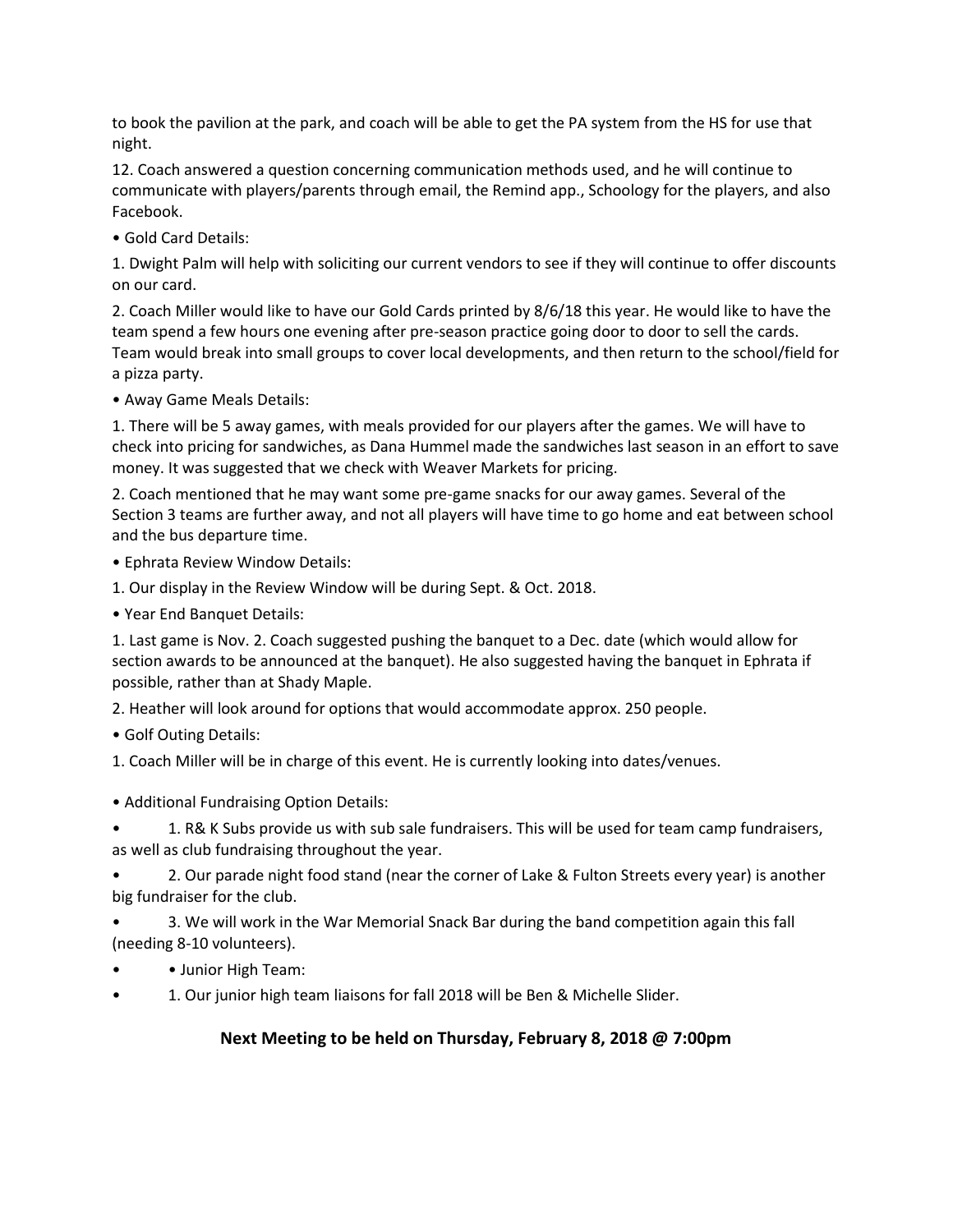#### **Meeting Minutes – Thursday, February 8, 2018 7:00pm**

Attendance: Amy Moyer, Angela Bowman, Heather Barr, Linda Lang, Ben Slider, Michelle Slider, Dwight Palm, Lynn Cramer, Jacie Parmer, Scott Martin, Jenny Martin, Kim Keefer, Coach Miller

- Minutes from the 1/11/18 meeting were distributed and approved with motions made by Dwight and Angela.
- Tracey Rebuck was not able to attend the meeting, so no treasurer's report was available.
- Coach Miller discussed the following items:
	- 1. He has scheduled the golf outing for Saturday afternoon, 7/28/18. It will be held at Manor Golf Club, and he is still waiting to hear what pricing they will be charging us per player. We will need to solicit for hole sponsors, as they are pure profit for the outing.
	- 2. The Parent's Meeting will be held on Tues., 2/13 with the main emphasis being the Millersville Team Camp this summer. The sub sale to help players cover the cost for their camp fee will run from 2/13-2/26 with delivery on 3/8/18. Tracey will track the profits for each player. Weekly/Monthly payments can be made for players, with total payment due by the last day of school.
	- 3. He would like to use a laundry service to have our uniforms professionally dry cleaned next season if we can afford the cost. He looked into pricing with BSN, and they could launder all of our uniforms for the entire season for \$2400.00. They would pick up all game jerseys and pants on Tuesday and return them cleaned on Thursday.
- Spirit Wear Details:
	- 1. Tracey will be in charge of spirit wear for next season.
- Gold Card Details:
	- 1. Amy will be getting more info. on our Gold Cards. Cards have been difficult to track, and money difficult to collect over the past few years. More discussion is needed on this topic.
- Picture Details:
	- 1. Media Day will be 8/17/18.
- Program Details:
	- 1. Dwight will be heading this. He would like to see program ad pricing as follows: \$350 for a full page, \$175 for a half page, \$450 for the back cover, \$400 for the inside front cover.
	- 2. Dwight would like to have a student art department contest for the design of the program cover. We would judge the best design submitted.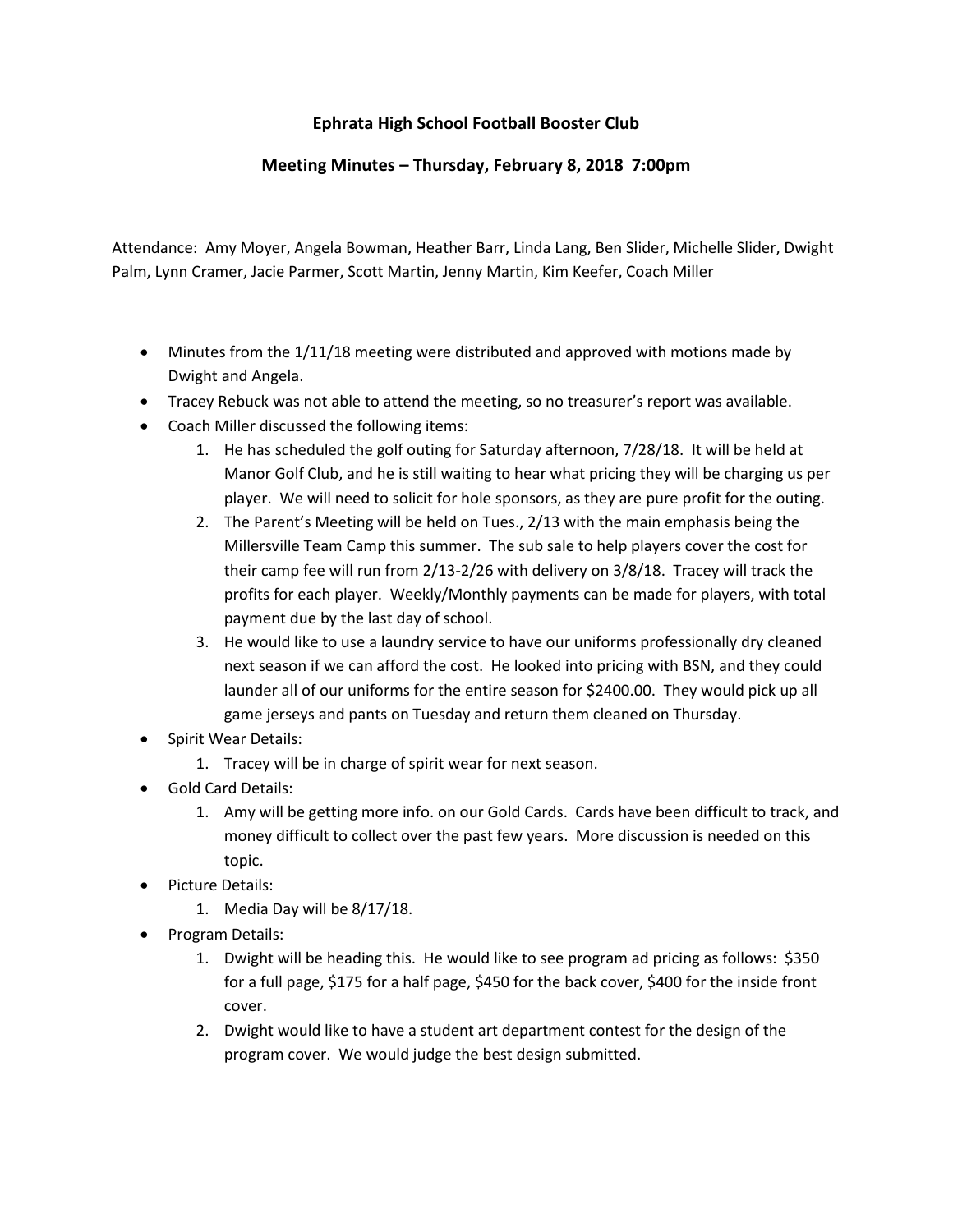- 3. Our first home game is Friday, 8/24/18 (the Friday night before school starts). In order to have programs completed by then, Dwight would like to have all program ads/materials complete by the end of July.
- 4. Businesses purchasing half page ads or larger, will have a program delivered to their office for display.
- 5. Dwight will bring hand-outs for program solicitation so we can all distribute.
- Ephrata Review Window Details:
	- 1. Window must be completed by 9/1/18, and we will have our display in the window throughout Sept. & Oct.
	- 2. Full size player cut outs were not used last fall, as they were expensive (\$100/senior paid by the parents  $+$  \$25/senior paid by the club).
	- 3. Dwight suggested individual senior player photo banners which would cost approx. \$50 per banner.
- Away Game Meal Details:
	- 1. Subs are provided for players. R&K (used for our sub sale fundraisers) are \$2.75/sub.
- Sub Sale Fundraisers:
	- 1. These will likely be held for team camp, in the spring, and mid-season.
- Senior Night Details:
	- 1. Friday, 10/26 Octorara Game.
- Varsity Jacket Details:
	- 1. We used A&W last year. Contact was Will Good.
	- 2. Agway would be a place to check with on pricing as well. Contact Dave Smith.
- Year End Banquet Details:
	- 1. There was a lot of discussion concerning the year end banquet, as some would like to see a change of location from Shady Maple. Heather did some research on the Rec. Center, the old Gerber Building and the Legion. The Legion would waive their \$750 room fee for us, with a buffet cost of \$19.95/person plus a gratuity. This would include 2 entrees, 1 veg. and a salad, plus water and tea.
	- 2. Big John's Catering would charge \$16.50/person for one meat selection, and \$19.50/person for two meat selections.
	- 3. Enck's Catering would charge \$22.95/person.
	- 4. Additional suggestions were Adriane Shelley's Catering business, Dickie's Catering and Kathryn's Catering.
	- 5. Additional discussion will be needed on this topic.

#### **Next Meeting to be held on Thursday, March 15, 2018 at 7:00pm**

(The March meeting will be held one week later than usual due to a student/faculty basketball game scheduled for 3/8/18)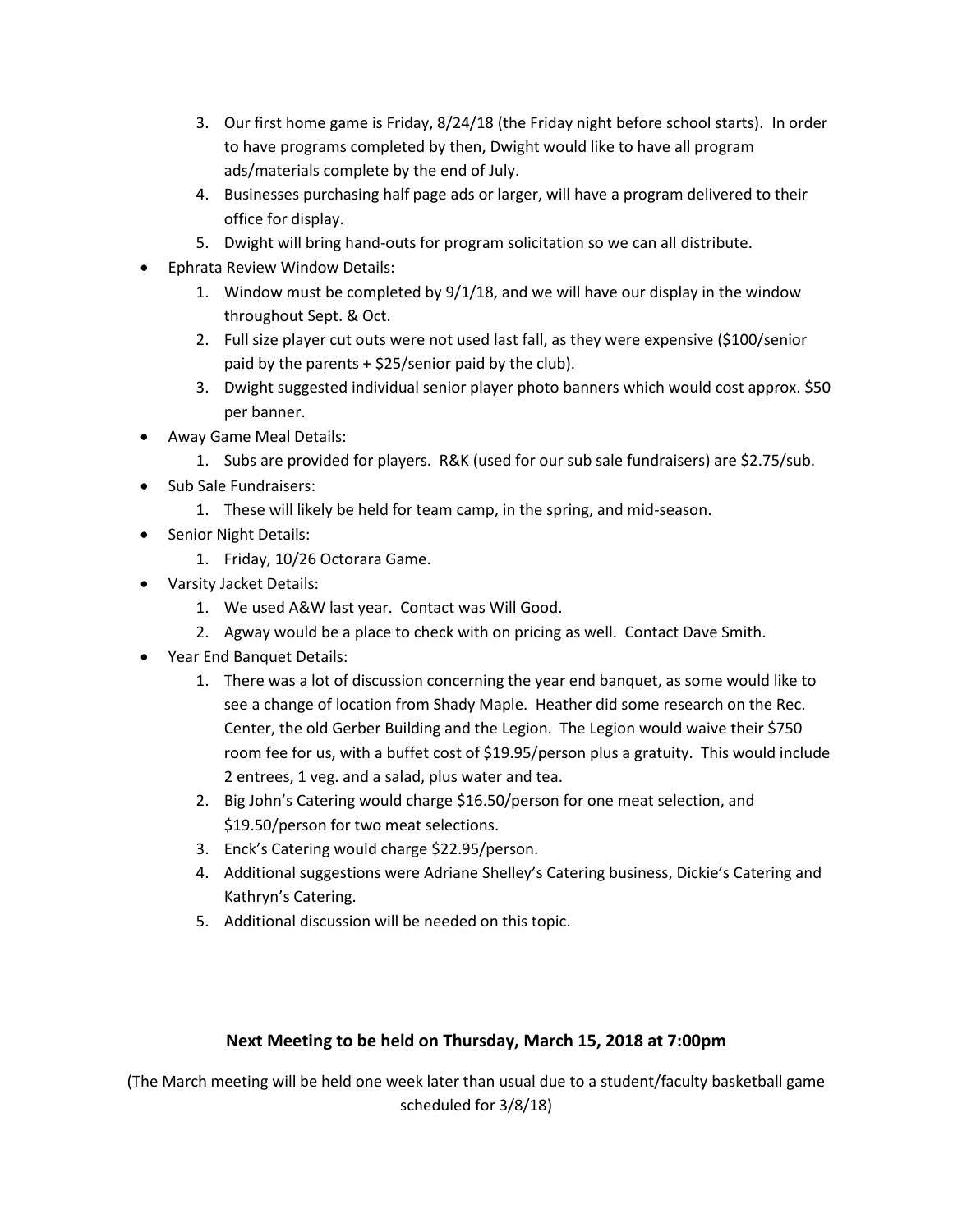## **Meeting Minutes – Thursday, March 15, 2018 7:00pm**

Attendance: Tracey Rebuck, Michelle Slider, Amy Moyer, Angela Bowman, Heather Barr, Linda Lang, Coach Miller

- Minutes from 2/8/18 meeting were distributed and approved with motions made by Angela and Heather.
- Treasurer's report was distributed and approved with motions made by Heather and Linda.
	- 1. Current club cash balance is \$11,933.60 with outstanding bills/cash intake for team camp to be paid and received. Deposit of \$250 to be paid in order to hold our spot for camp.
- Coach Miller discussed the following items:
	- 1. He would like to use a laundry service for uniform washing this fall if possible. \$2400 would cover laundry/pick up/delivery for the whole season.
	- 2. We will be having custom mouthpieces made again this year. The dentist will donate the fittings/mouthpieces in exchange for a full page program ad.
	- 3. He will be scheduling a meeting with Nike to decide on cleats, shirts, and other apparel items that will be available for purchase at a discounted rate because of our uniform contract with them.
	- 4. He would like to move forward with scheduling a team building exercise at Refreshing Mountain Campground during pre-season practice time. Cost would be about \$600. This was approved with motions by Tracey and Linda.
	- 5. Parent/Player pot luck dinner and equip. handout will be 7/30/18.
- Away Game Meal Details:
	- 1. There was discussion that in order to save money for the club, and promote parent involvement, there could be teams of 3 families that could donate food and drinks to feed the team after each away game. The sign up genius system could be used to organize the food and parent volunteers.
	- 2. It was also discussed that there should be meals provided for the junior high team after their away games as well.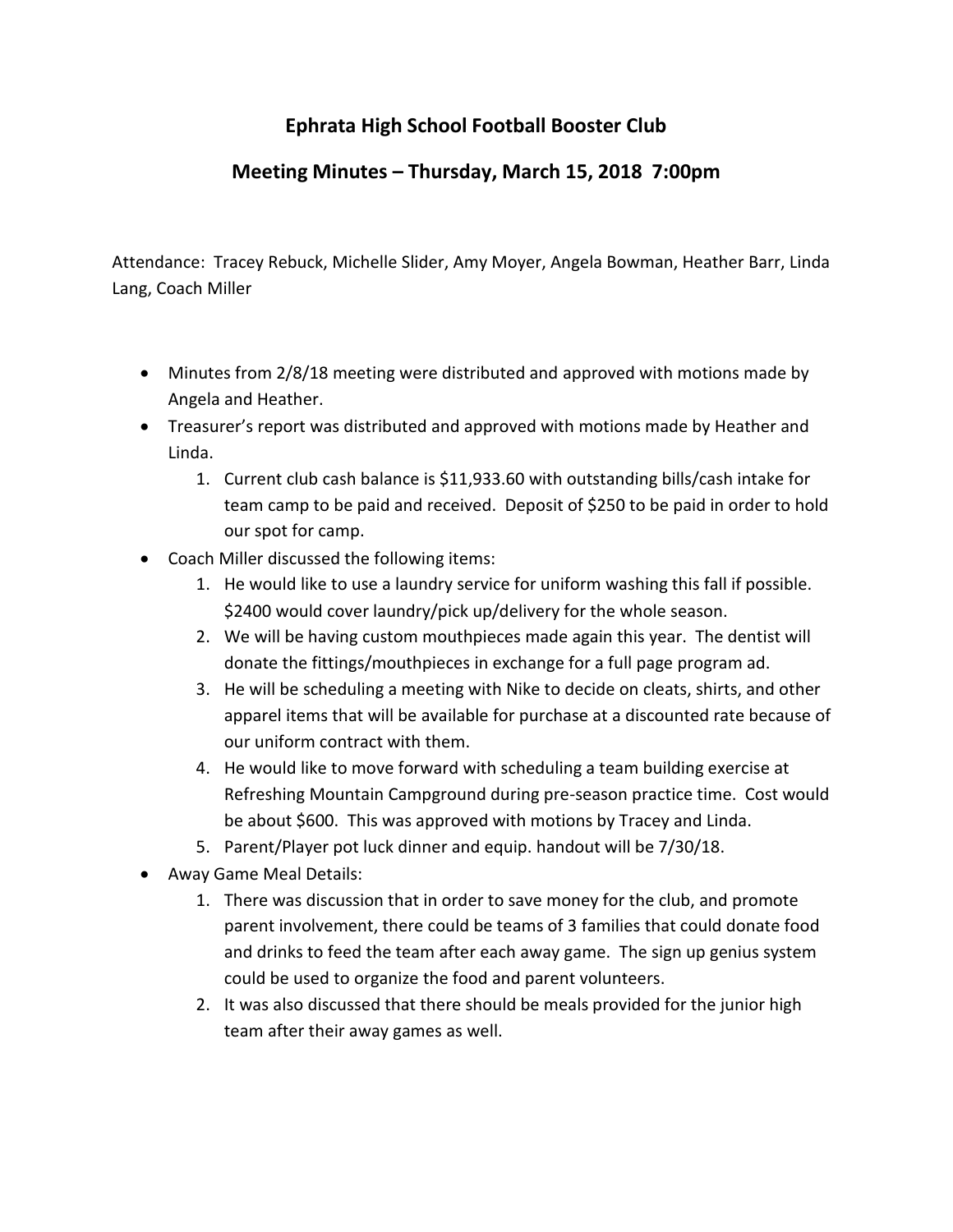- Spirit Wear Details:
	- 1. Coach will be checking with Nike, but he will also check into pricing with E-town Sports and DNL as well.
- Gold Card Details:
	- 1. It was discussed that if we could have these printed in time for the golf outing (7/28/18), we could sell some there. Last year, the club made over \$3000 on gold cards.
- Review Window Details:
	- 1. Angela will take charge of the Review Window.
	- 2. It was discussed that yard signs for our senior players would be nice.
- Varsity Jacket Details:
	- 1. Pricing/Vendor options for jackets are still being looked into.
- Banquet Details:
	- 1. Another option would be the Ephrata Business Center. This would be \$2.20 per person plus catering and their clean up fee.
	- 2. It was also discussed that we could try to coordinate with another school to bump up our numbers in order to reach the 300 needed for a private buffet at Shady Maple (share the private buffet, but have our own room).
- Golf Outing Details:
	- 1. We need a real push for hole sponsorship as this is pure profit.
	- 2. Our cost will be \$35/player including golf and cart.
	- 3. Food will cost \$15/person. Shelley to cater food.
	- 4. Coach sent golf outing papers to the Gridiron Club in the hopes of attracting their members, and other Ephrata Football alumni.
	- 5. Coach is looking into getting an Eagles Football helmet as a raffle item for the golf outing.

### **Next Meeting will be held on Thursday, April 19, 2018 at 7:00pm**

(The April meeting will be held one week later than usual because of a lacrosse game on the second Thursday of April)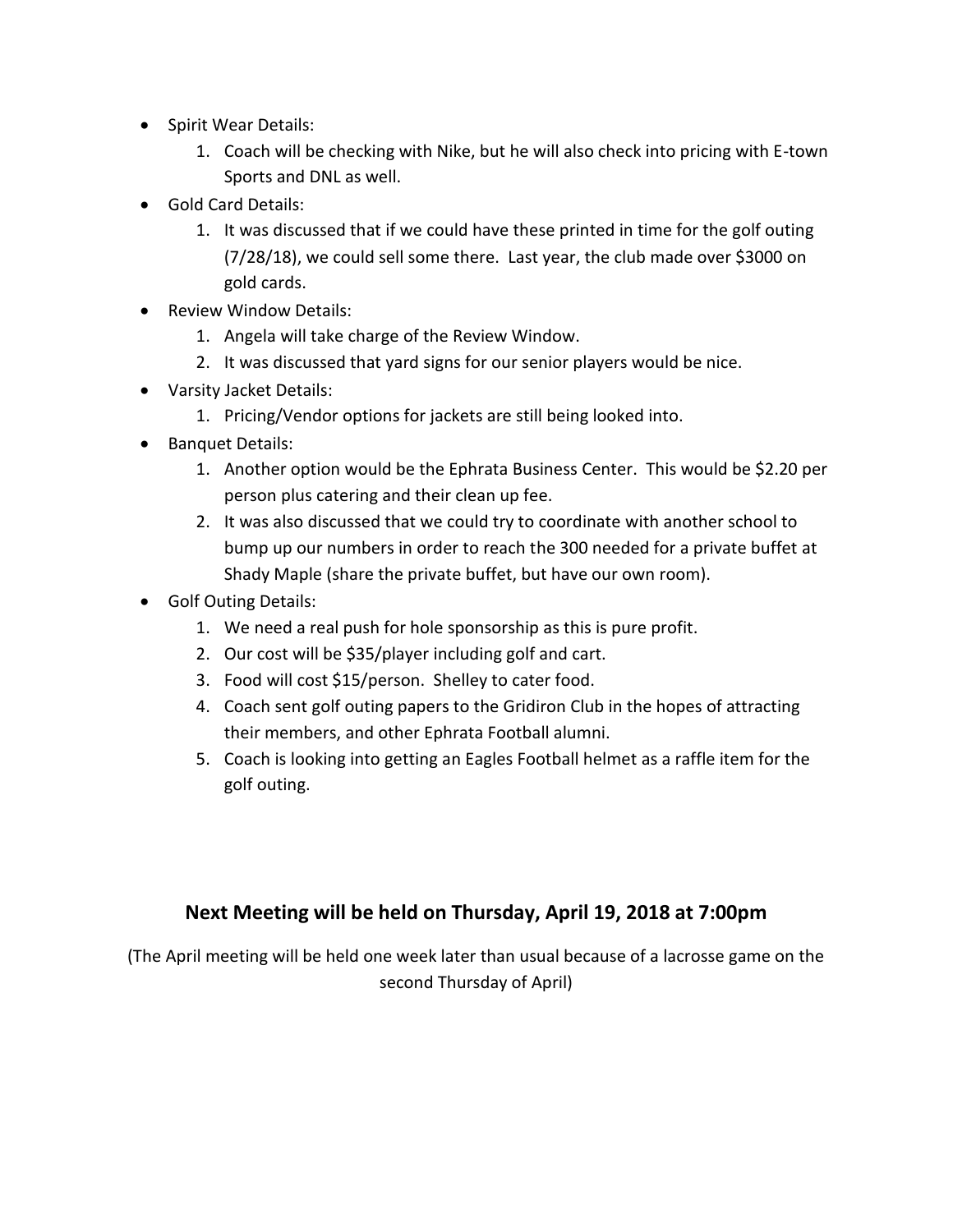## **Meeting Minutes – Thursday, April 19, 2018 7:00pm**

Attendance: Amy Moyer, Tracey Rebuck, Scott Martin, Heather Barr, Jenny Martin, Angela Bowman, Linda Lang, Ben Slider, Michelle Slider, Kim Keefer, Coach Miller

- Minutes from 3/15/18 meeting were distributed and approved with motions made by Tracey and Linda.
- Treasurer's report was distributed and approved with motions made by Kim and Michelle.
	- 1. Current club cash balance is \$11,894.91.
	- 2. Tracey would like to create a budget for the upcoming season. A separate meeting will be held to discuss this and all items that need to be included.
- Coach Miller discussed the following items:
	- 1. He is looking into setting up an online store with Nike for the additional apparel items we will be able to sell at a discounted price. Tracey will be handling additional spirit wear items.
	- 2. The results from the team camp survey he sent out showed that 30-40 kids plan to attend camp (30 kids attended camp last summer (2017)).
	- 3. On 5/3 the Riddell sales rep will be coming to the school to professionally fit the kids for our new helmets. Timing should be right after school.
	- 4. Coach would like to discuss the uniform dry cleaning option at the budget meeting.
	- 5. We will have spring football practices in late May, and Garden Spot will be coming for a 7 on 7 interaction on either 5/24 or 5/31.
	- 6. Registration deadline for the golf outing will be 6/29. T-shirts and gift bags will be given to golfers, but costs will come directly out of registration fees.
- Gold Card Details:
	- 1. Heather has begun making contact with prior vendors. Scratch Bakes is the only business that has committed to participate again, at this point.
- Photography Details:
	- 1. Dwight's contract needs to be examined and discussed to see if it is valid for the 2018 season. The existing contract was signed on 8/19/16. Amy will talk to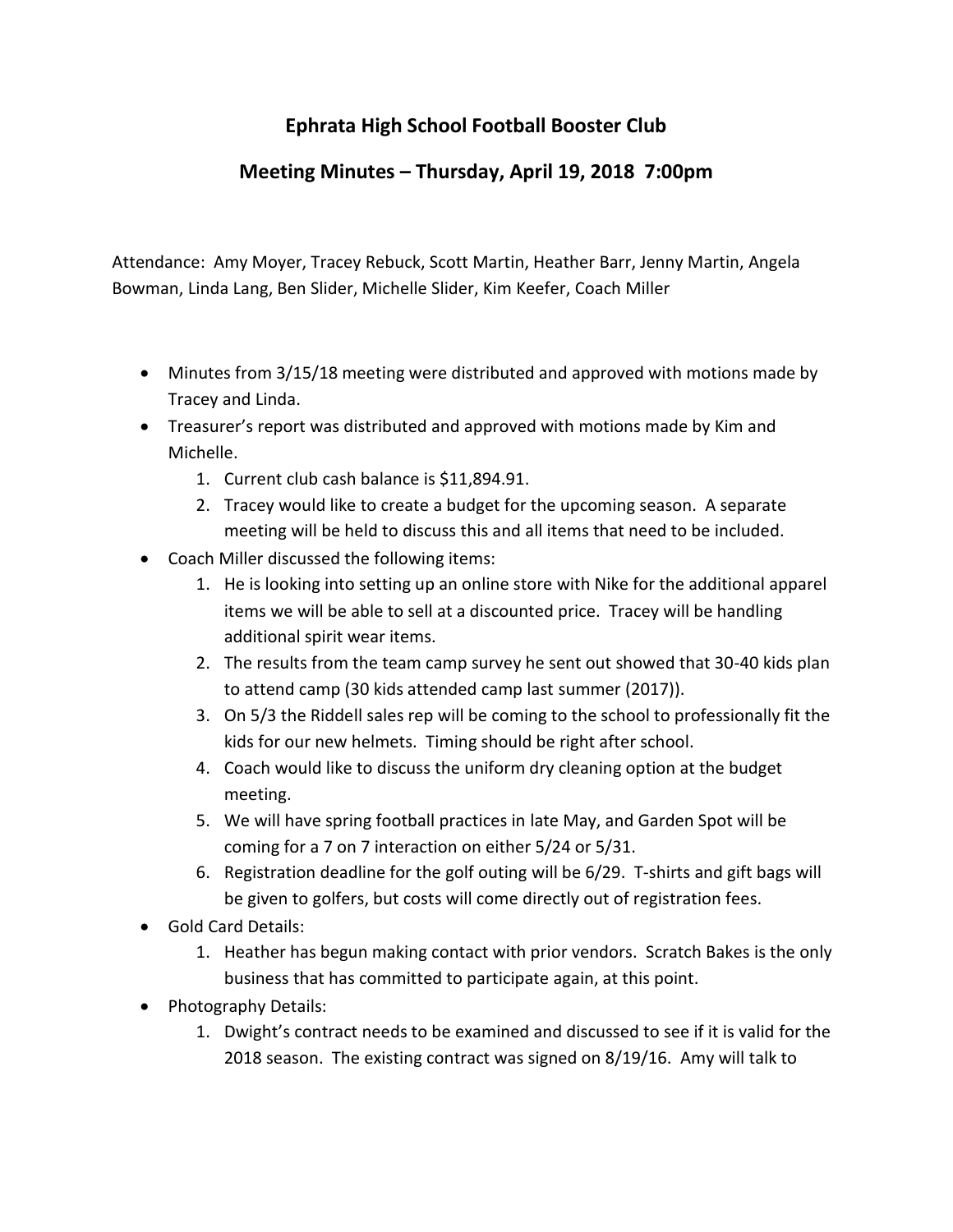Dwight to see if a new contract needs to be signed, and if pricing will remain the same.

- Review Window Details:
	- 1. It was suggested that Yard Signs with player pictures could be used. We used Brown's Graphics last year. Cost was \$15/sign.
- Varsity Jacket Details:
	- 1. Amy talked to Agway, and Lauck's. Dave Smith at Agway has not gotten back to her yet. Lauck's was interested in doing the jackets for us.
- Banquet Details:
	- 1. Heather reported that the Ephrata Business Center would be \$750 to rent. Catering could be arranged. Catering options as low as \$6/person were available.
	- 2. Amy reported that we could use the private buffet at Shady Maple if we were to hold our banquet on the same night as another school and (together) exceed the 300 person number required to have them set that up. Pricing would be the same as the regular buffet, and we would be allowed to stay in the room until 10:00pm.
	- 3. We could also consider a breakfast banquet at Shady Maple, but we would have to be finished eating by 10:30am. This option would allow us more time for awards/coaches comments.
	- 4. Coach Miller will poll the kids to see which banquet option they prefer.
- Parade Night Question:
	- 1. A question was posed concerning practice times on parade night. Coach responded that practice always starts and ends early that night. It was mentioned that the midget teams always enter a float in the parade, and perhaps the varsity players could participate as well.

### **Next Meeting will be held on Thursday, May 10, 2018 at 7:00pm**

#### **This Meeting will include discussion on budget items.**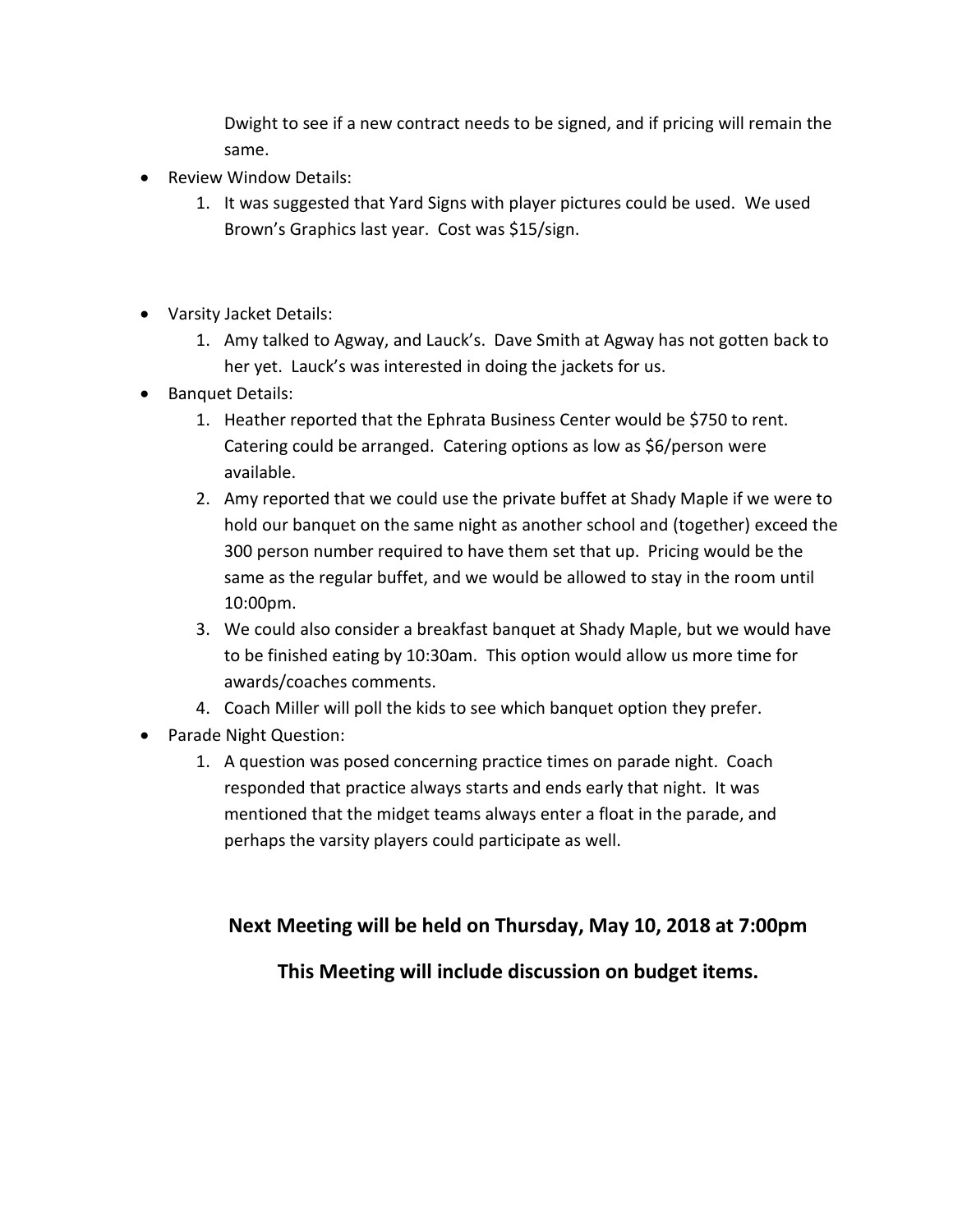## **Meeting Minutes – Thursday, May 10, 2018 7:00pm**

Attendance: Amy Moyer, Tracey Rebuck, Michelle Slider, Heather Barr, Angela Bowman, Jenny Martin, Scott Martin, Dwight Palm, Kim Keefer, Coach Miller

• • Minutes from 4/19/18 meeting were distributed and approved with motions made by Jenny and Dwight.

- • Treasurer's report was distributed and approved with motions made by Kim and Heather.
- 1. Current club cash balance is \$9,454.57.
- 2. Our Go Daddy website had been paid through April, 2020. Ephratafootball.com
- **2018/2019 Budget:**

• 1. Tracey had compiled a preliminary budget for the upcoming year. It showed a \$906.00 deficit.

• 2. It was discussed that additional fundraising would be needed. Some ideas that were presented were a chicken BBQ sale, a car wash, and a donation letter mass mailing (similar to a Race for Education format).

• 3. It was decided that a donation letter mass mailer would be done prior to the golf outing (which is our next major fundraiser). Address labels would be distributed to the players at our spring mini-camp practices, with each player being asked to return 5 address labels.

• 4. It was discussed that we could forego doing the Review Window, and use those allotted funds to do something for our junior high team. This was voted on and approved with motions made by Dwight and Jenny. Amy will contact the Ephrata Review to let them know we will not be using the window space this fall.

• 5. Uniform dry cleaning (approx. \$2500 cost for the season) was not included in the budget, so additional fundraising would need to be done to cover this if we decide to use a service.

• 6. It was discussed that we need a new pop up tent to be used for game day sales and the parade night food stand.

7. Dwight mentioned that we should consider paying for the signs for our senior cheerleaders (4 seniors). This was voted on and approved with motions made by Michelle and Heather.

• • Coach Miller discussed the following items:

• 1. Coach Beck has stepped down for family reasons. Coach Miller is looking for a replacement for this paid position.

• 2. Coach O'Donnell (volunteer coaching position), has stepped down for family reasons.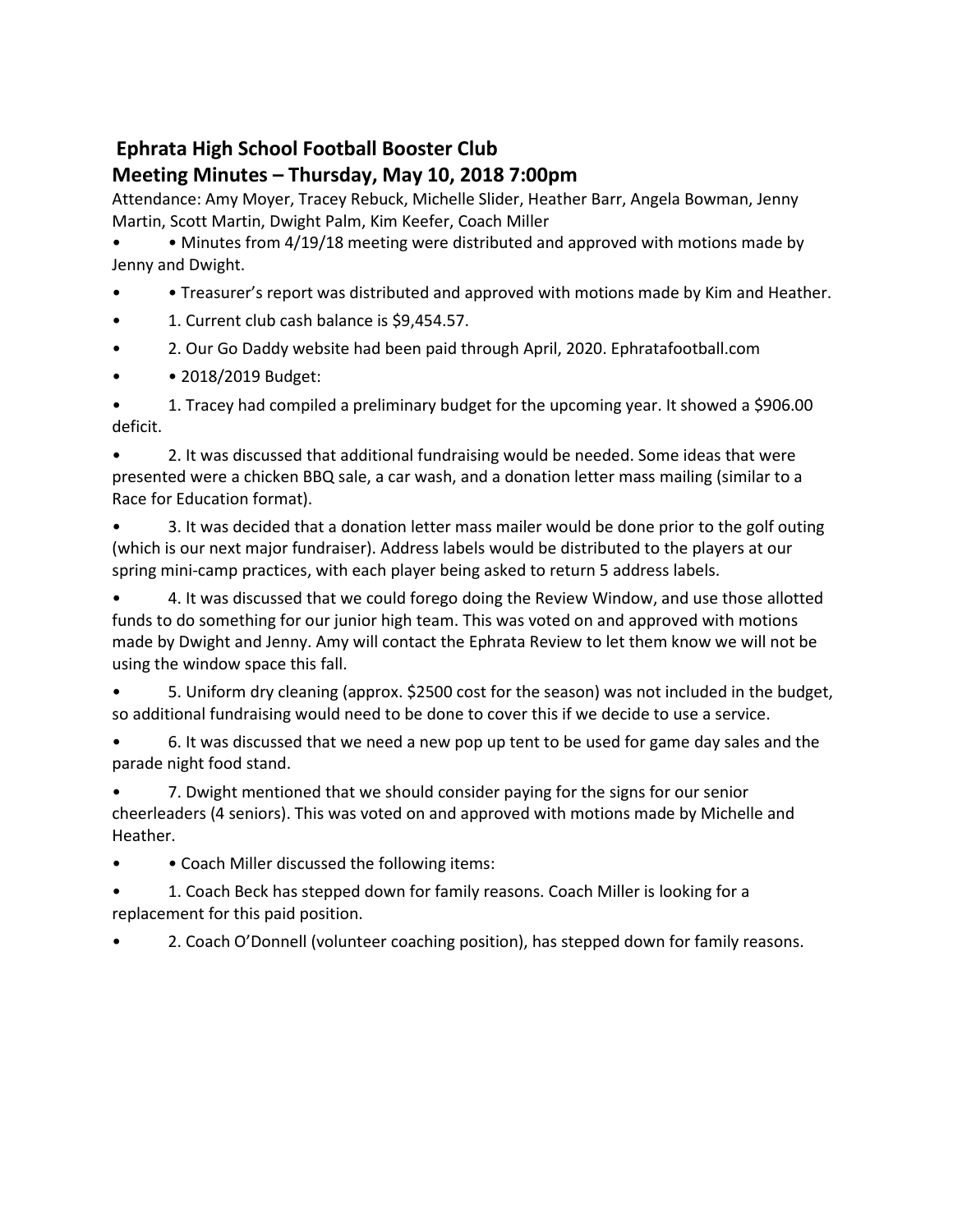3. Coach Fedorshak (junior high coach) will be helping the varsity team out for the spring practices.

4. The Garden Spot Interaction may need to be rescheduled. It could possibly be held on 6/1.

5. Spirit wear clothing through our Nike online store will be coming in the future. Current online store only features cleats, gloves.

6. Coach mentioned that he would like to purchase 5 footballs (\$72 each) if we have the funds.

7. Coach suggested that we don't purchase coaches gifts for the paid coaches. There are 4 volunteer coaches that we should purchase gifts for, but the funds for the paid position coaches gifts could be used for other things.

8. For our Senior player gifts, Coach suggested that each player should receive their photo collage, plus a spirit wear item of their choice for \$35-\$40 cost.

• Photography Details:

1. Dwight's contract will need to be re-signed.

2. There will be no fee increase.

• Program Details:

1. Dwight handed out senior profile and coach profile forms to Coach Miller.

2. Dwight distributed 2018 Program Rates. They are as follows: \$50 – Patron Page Ad, \$75 – 1/8 Page Ad,  $$120 - *%*$  Page Ad,  $$175 - *%*$  Page Ad,  $$300 -$  Full Page Ad,  $$300 -$  Inside Front or Back Cover, \$300 – Back Cover.

3. Dwight needs all ads copy ready by 7/20/18. Email ads to dpalma@ptd.net and mail checks (payable to Ephrata Football Booster Club) to P.O. Box 211 Ephrata, PA 17522.

4. A few businesses will receive free ads for their donated services/support. Bright's Restaurant, Family Dentistry and Missi Mortimer Photography will all receive free ads.

• Banquet Details:

1. There is ongoing discussion and disagreement about the location for the 2018 end of season banquet. Whether or not the banquet will be held at Shady Maple (like in the past), or another venue, will be discussed and decided on at a later date.

#### **Next Meeting will be held on Thursday, June 21, 2018 at 7:00pm**

(Location TBD as school will be closed for the summer. Meeting will be held one week later than usual because Coach will be on vacation, and the golf outing will be the primary focus/discussion.)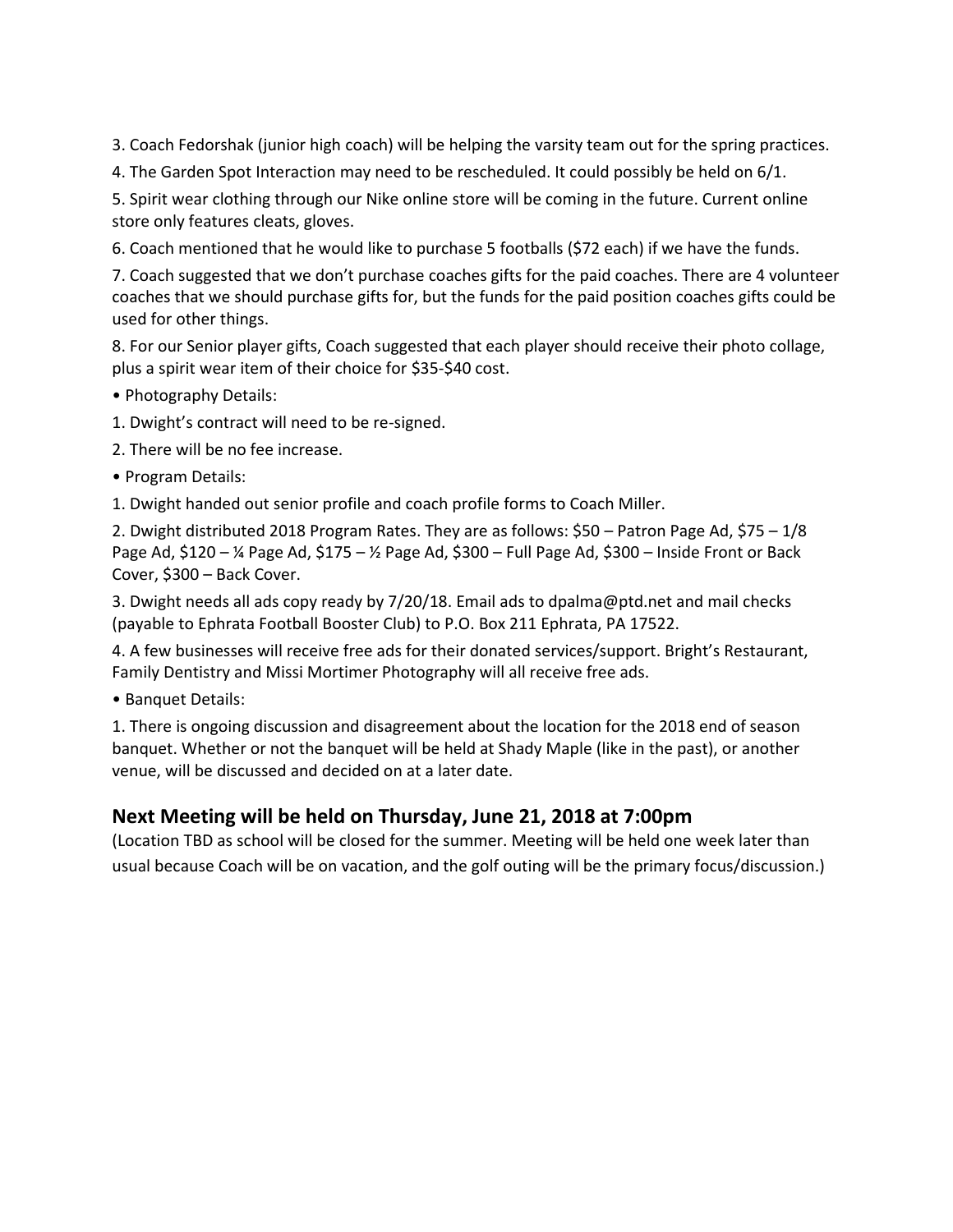# **Meeting Minutes – Thursday, June 21, 2018 7:00pm**

Attendance: Amy Moyer, Dwight Palm, Angela Bowman, Jenny Martin, Scott Martin, Heather Barr, Tracey Rebuck, Coach Miller

• • Minutes from 5/10/18 meeting were distributed and approved with motions made by Angela and Heather.

- • Treasurer's report was distributed and approved with motions made by Jenny and Dwight.
- 1. Current club unrestricted cash balance \$8,722.34.

• 2. Checks are coming in from Touchdown Drive Mailers. We should consider sending a team picture and thank you note to donors.

• Amy (President) discussed the following items:

• 1. The club is in need of a new EZ Up tent for game day sales, etc. Dick's Sporting Goods has tents on sale for \$49.99. This expenditure was approved with motions made by Dwight and Tracey. Amy will order the new tent.

• Coach Miller discussed the following items:

• 1. A new coach will not be hired to replace Coach Beck. Coach Clair will be a paid assistant for this year, and a new coach will be hired for next year.

• 2. Our weight room hours for football lifting and speed training are: M,W,Th 8-10:00am and T,W,Th 6-8:00pm.

• 3. Coach and Jenny Martin discussed the fact that kids have not been coming out to lifts and open gyms. Coach provided spreadsheets with attendance counts. Coach would like to see 80% attendance this summer  $(6/25 - 7/27$  with the week of 7/4 off), which would be 9 expected lifts. They are proposing an incentive program which would offer a paintball fun day to players that meet the 80% attendance mark. Team camp is not included in the attendance requirement. Jenny will get a letter/email together to send out to the players. This expenditure was voted on with a decision to set aside \$400 from club funds to pay for this incentive program. Motions were made by Tracey, Dwight and Heather.

- Senior gift details:
- 1. Tracey noted that mini helmets could be included for our seniors at \$14 each.
- 2. It was suggested that Nike bags could be given to our seniors in place of clothing.
- • Fundraising details:

• 1. Heather looked into a BBQ Chicken fundraiser option. She looked at pricing from both Martin's and Kauffman's. Approximate profit per half chicken sold would be around \$3 each, which is rather low.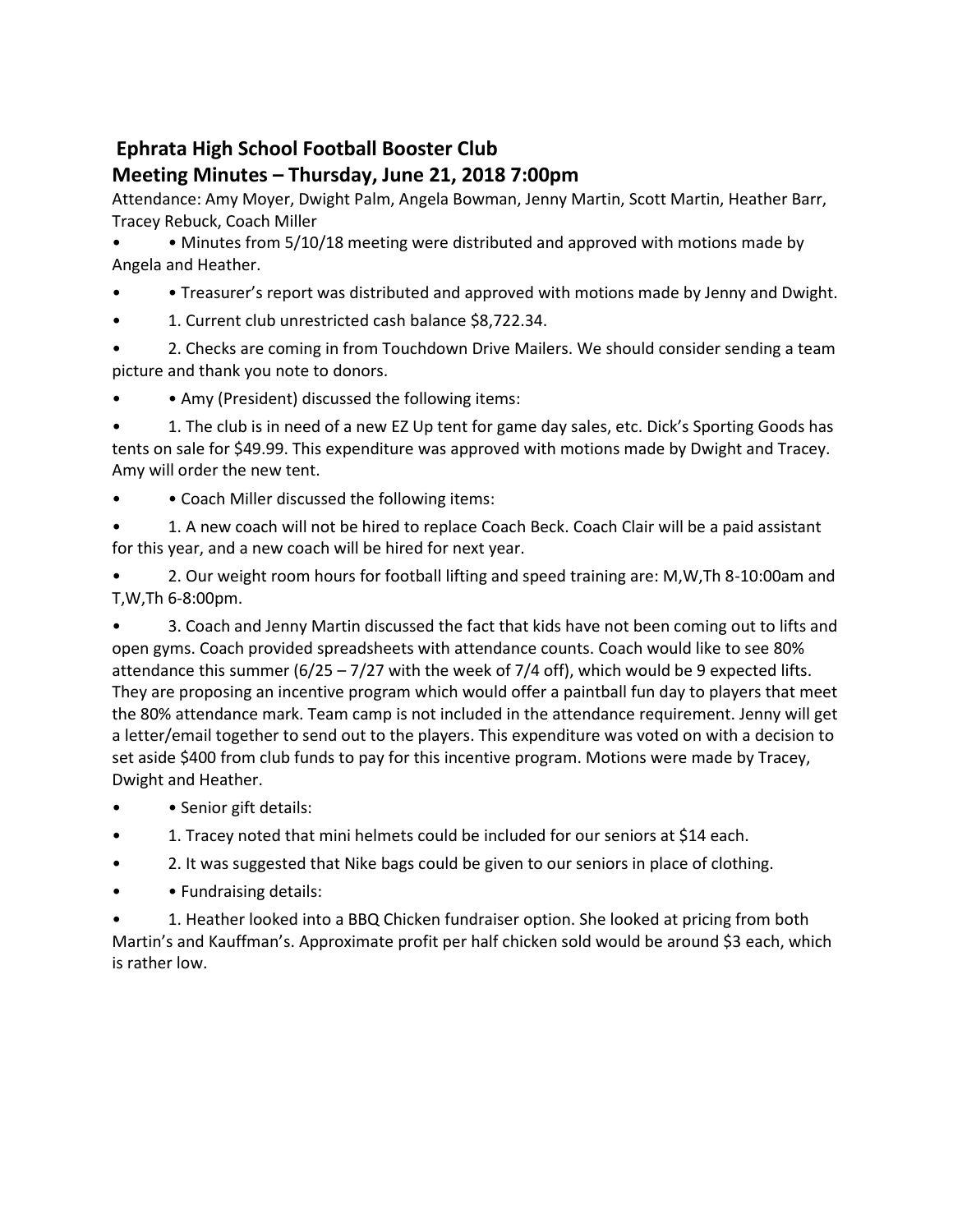- • Golf Outing details:
- 1. Sat. 7/28 12:00. Mailers went out on 6/12.
- 2. Currently there are 10 teams registered, with a goal of 18 teams.
- 3. Currently there are 10 hole sponsors, with a goal of 18 holes.
- $\bullet$  4. Deadline is  $7/6/18$ .
- 5. Coach to offer parent/player hole sponsors to the team.

• 6. At check in that day, players will be registered for door prizes (spirit wear clothing and mini helmets. Also, Haller Enterprises donated a one year silver priority membership).

• 7. Coach was able to get a full size Eagles football helmet, which will be used as a raffle fundraiser prize. We will sell raffle tickets at the golf outing, and at our first home game vs. Warwick.

8. We will need a hot dog roller at the golf outing.

## **Next Meeting will be held on Thursday, July 12, 2018 at 7:00pm**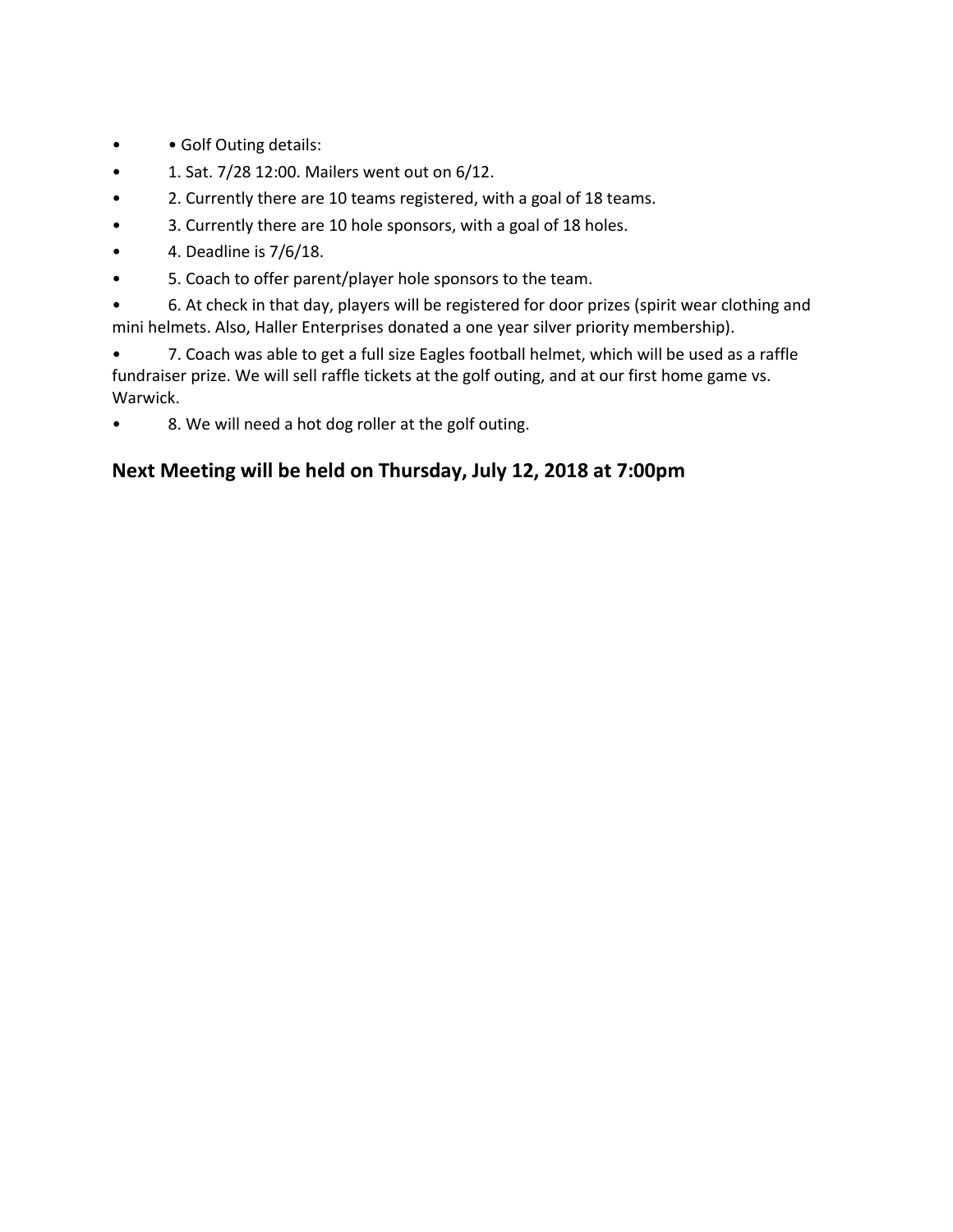# **Meeting Minutes – Thursday, July 12, 2018 7:00pm**

Attendance: Amy Moyer, Jenny Martin, Scott Martin, Ben Slider, Rod Snyder, Linda Lang, Heather Barr, Nikki Rearich, Dwight Palm, Michelle Slider, Kim Keefer, Coach Miller

- Minutes from the 6/21/18 meeting were distributed and approved with motions made by Amy and Dwight.
- There was no treasurer's report available, as Tracey was not at the meeting.
	- 1. Tracey had spoken with Coach Miller, and he reported that the Touchdown Drive Mailer had brought in approx. \$1500 to date.
- Photography and Program Details:
	- 1. Dwight reported that all program ads were due by 7/20, and that he was waiting to hear back from 62 possible advertisers. His goal for the program was 50 ads.
	- 2. Dwight recommended that we start with printing 200 copies of the program.
	- 3. In the prior year, we used D&L Designs for the printing.
- Coach Miller discussed the following items:
	- 1. Team Camp at Millersville would start the next day. There were 27-30 players expected to attend. 3 of these players would be on scholarship (1/2 payment). Coach would be bringing water and Gatorade to camp for the players.
	- 2. 7/30/18 would be the date for player equipment hand out, and the parent/player potluck dinner.
	- 3. Our new Nike uniforms are in, and he brought a sample along for us to see.
	- 4. He planned to ask the Grid Iron Club to purchase a few bigger ticket items for the team.
	- 5. He would like to have shirts for the coaches to wear on the sidelines. These could be purchased and received within one week, so we will be able to vote on this at the August meeting.
	- 6. He would like to use a dry cleaning service for our new uniforms this season, as opposed to letting players launder the uniforms themselves. This would extend the life of the new uniforms, which need to last us 5 years. Approx. cost for the laundry service would be \$2000-\$2500 for the 2018 season. This was voted on and approved with motions made by Dwight and Jenny. Although this expenditure was not in the budget for this season, the golf outing should be more profitable than the prior year, and the Touchdown Drive income was not included in the budget. Covering the cost of the laundry service should not be a problem.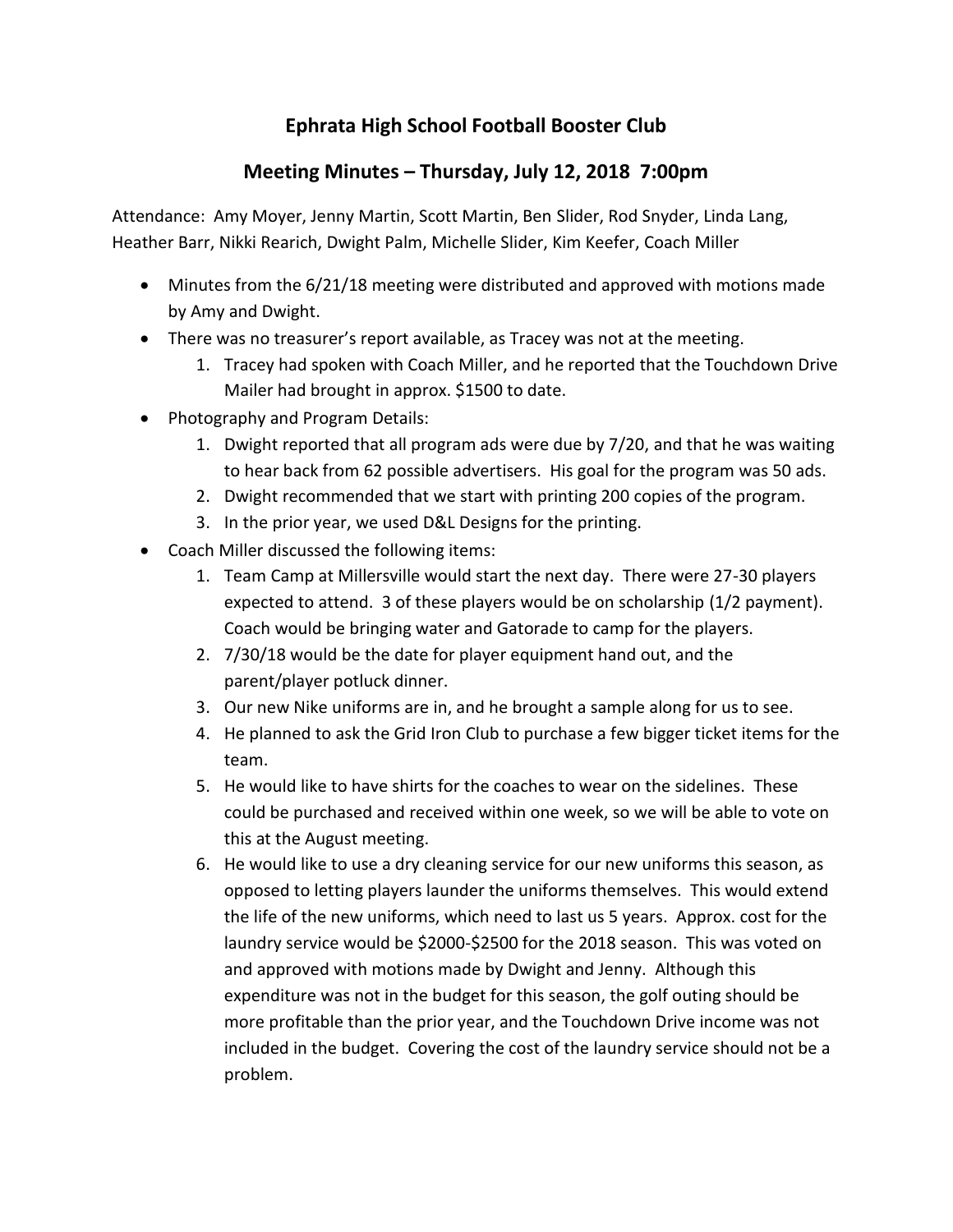- Golf Outing Details:
	- 1. Coach Miller reported that the golf outing fundraiser scheduled for 7/28/18 was in good shape with 30 hole sponsors and 16 teams registered to play. These numbers are approx. double our participation in the prior year.
	- 2. Adrian Shelley will be catering the food for the event, so we will only need to bring the paper supplies and drinks. Coach will be getting all of the beverages in cans, and will only need coolers and large buckets to ice down the drinks.
	- 3. Registration for the outing begins at noon, and participants will be receiving tshirts at registration. The shirts are purple and cost \$6.50 each. Coach took care of ordering the shirts.
- Player/Parent Pot Luck Dinner Details:
	- 1. Dinner will be held at the pavilion in Grater Park, and we have the pavilion reserved from 5:00-dark. Dinner begins at 6:00, with the meeting to follow.
	- 2. The club will supply drinks and paper products.
	- 3. We will ask players to supply the following:
		- $\triangleleft$  Senior Players Desserts
		- ◆ Junior & Sophomore Players Main Dishes
		- ◆ Junior High Players Side Dishes
- Gold Card Details:
	- 1. Only one patron from the prior year has confirmed that they are willing to offer a discount on our card for this year. Participating businesses prefer to be called every year to confirm their continuation on the card. Amy will try to contact the remaining businesses by phone, or in person.
	- 2. We have used Vista Print to print the cards in prior years.
	- 3. Coach would like to have the cards printed by heat acclimation, so he can hold a player Gold Card sale blitz that week. Players could disburse in small teams to cover local developments and do a door to door sale. This may even eliminate the need to hand out cards to each player for sale. While the Gold Cards are a profitable fundraiser, it was noted that collecting the money/unsold cards from players is a challenge each year. A blitz night would be a good start in selling the cards without the need to collect/track cards and money from each player. It was decided that this blitz night would be held Thursday night of heat acclimation week from 5:00-7:00pm. This would be the same night as our next booster meeting. We could plan to hold a pizza party for the players when they return from selling the Gold Cards. The date will be Thursday, 8/9/18.

#### **Next Meeting will be held on Thursday, August 9, 2018 at 7:00pm**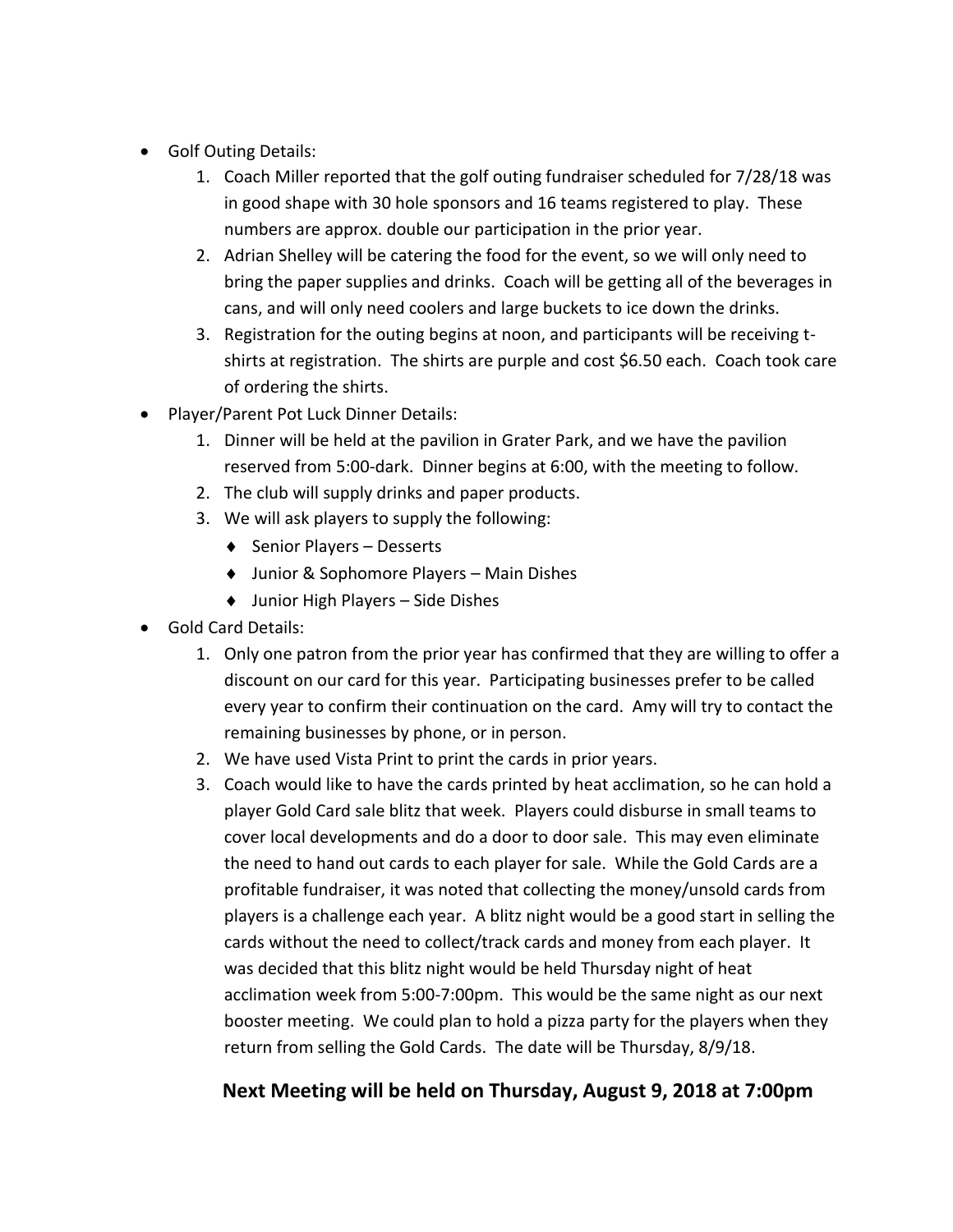# **Meeting Minutes – Thursday, August 9, 2018 7:00pm**

Attendance: Amy Moyer, Jenny Martin, Ben Slider, Tammy Brown, Jacie Parmer, Tracey Rebuck, Dwight Palm, Nicole Rearich, Linda Lang, Coach Miller

- Minutes from the 7/12/18 meeting were distributed and approved with motions made by Amy and Ben.
- Treasurer's report was distributed and approved with motions made by Amy and Ben.
	- 1. Current club cash balance is \$13,577.14.
- Gold Card sale details:
	- 1. The players went on a door to door sales blitz prior to the start of the 8/9 booster meeting. Teams of 4-5 boys were sent to various developments/locations to sell cards for team fundraising. A total of \$2,323 was raised. The booster club provided a pizza party for the players at the end of the sales blitz. Cost of the pizzas was \$215.71 + tip.
	- 2. Based on the sales volume, it was determined that there would be no need to send gold cards home for sale with each player. This makes things easier, as there will be no need to track/collect money and unsold cards.
- Coach Miller discussed the following items:
	- 1. The team building activity and time spent with the team at Refreshing Mountain went very well, and was good for the team.
	- 2. The roster currently holds 42 players, and 3 managers.
	- 3. We will not be having an inter-squad scrimmage during pre-season practices.
- Golf Outing details:
	- 1. Coach Miller reported that we had 64 golfers.
	- 2. We will hold next year's outing on the same date.
	- 3. He provided a summary of income & expenses, and we had a profit of \$4,472.42 on the outing. Budgeted profit was only \$1500, so this was a \$2,900 excess.  $\odot$
- Parade Night details:
	- 1. Amy reported that based on prior years, we would need 8-10 people to help from 4:00-10:00pm that night.
	- 2. A sign up genius will be emailed out to parents to find volunteers to work in shifts.
	- 3. Jenny Martin will get the soup to be sold at the stand, and we will ask for baked good donations from parents on the sign up genius.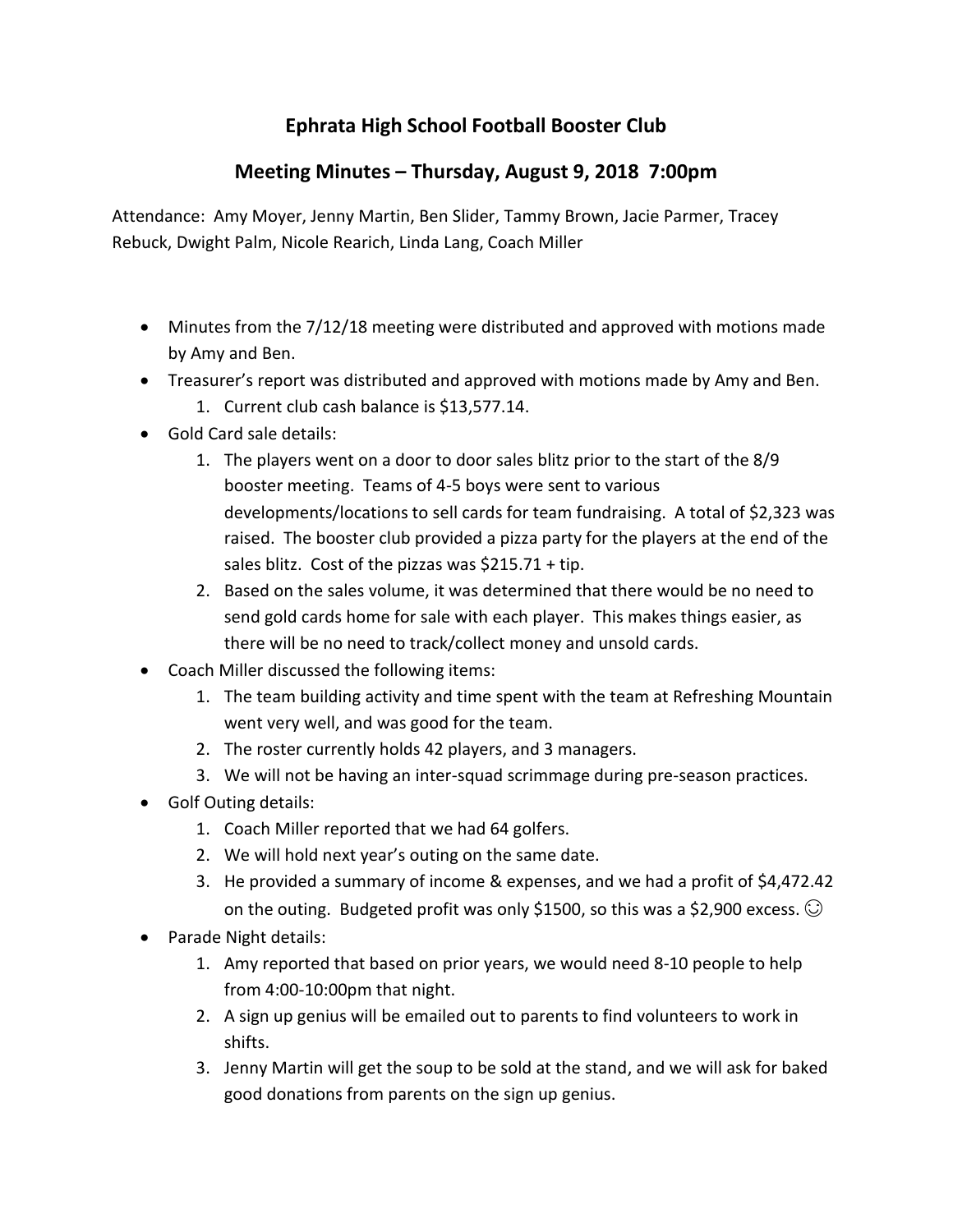- Program/Photography details:
	- 1. Dwight and Nicky reported that media day was over, and had gone well.
	- 2. Dwight reported that he had all of the photos he needed for the program, and for senior banners.
	- 3. Programs will be ready for our first game, as well as parent buttons.
	- 4. \$3,700 was the total income from program ads.  $\odot$
	- 5. Senior signs/banners will cost \$15 each, and we have 17 seniors (+ cheerleaders).
	- 6. Nicky reported that she needed an updated roster, plus height and weight for each player.
- Thursday night team meals:
	- 1. Several parents are interested in holding post practice team meals on Thursday nights. A sign up genius will be emailed out for additional volunteers. Currently, 5 out of 10 weeks are accounted for.
- Away game meal details:
	- 1. Subs will be ordered from R&K to feed our players after away games.
- Band Competition details:
	- 1. The band competition on Oct. 20<sup>th</sup> will need football team parent volunteers to work the snack bar.
- Spirit Wear details:
	- 1. It was suggested that Nike bags be given to our varsity players. These bags cost \$35 each (\$1653 total). T-shirts will be given to our junior high players. This was approved with motions made by Jenny and Ben.
- Senior Night details:
	- 1. Senior night will be 10/26/18.
	- 2. Mini Helmets will be part of our senior gifts this year.
	- 3. It was discussed that a more generic banner should be printed, so that it can be re-used in later years/events.
- Game day sales details:
	- 1. Heather is in charge of game day sales.

#### **Next Meeting will be held on Thursday, Sept. 13, 2018 at 7:00pm**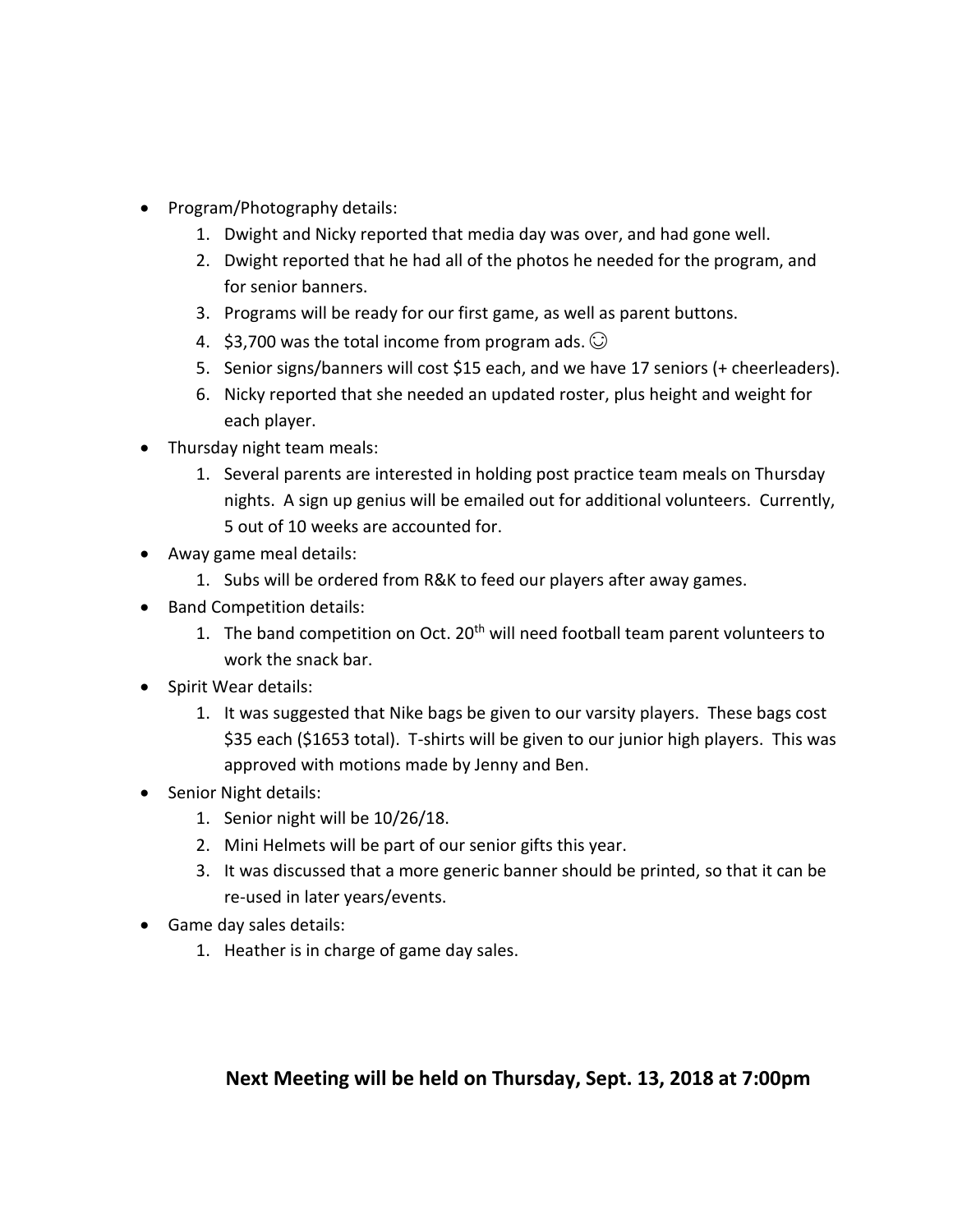## **Meeting Minutes – Thursday, September 13, 2018 7:00pm**

Attendance: Amy Moyer, Nikki Rearich, Dwight Palm, Heather Barr, Linda Lang, Tracey Rebuck, Kim Keefer, Coach Miller

- Minutes from the 8/9/18 meeting were distributed and approved with motions made by Tracey and Linda.
- Treasurer's report was distributed and approved with motions made by Kim and Heather.
	- 1. Current club cash balance is \$18,185.89.
	- 2. Tracey noted that she still had outstanding invoices to pay for the spirit wear (gym bags and t-shirts given to players, as well as coaches gear), and the uniform dry-cleaning service for the season.
	- 3. Tracey also noted that she had saved the envelopes from the Touchdown Drive donors so that we could possibly mail thank yous from the team. Dwight will look into a team photo post card type mailer.
- Coach Miller discussed the following items:
	- 1. The coaches need a new battery for our end zone camera. This would cost approx. \$50. This expenditure was approved with motions made by Dwight and Tracey.
	- 2. Coach noted that the players seemed to be enjoying the team meals each week. Only 1 Thursday night remained open (week of Pequea Valley game).
- Away game meals:
	- 1. Amy was ordering the bag meal from R&K for our away games. This includes a sandwich, chips, cookies and water in each meal for just \$5. R&K is delivering the meals ready to go to Amy's house and she is transporting them to our away games. 51 meals are needed each game.
- Parade night food stand:
	- 1. Amy noted that not many volunteers had signed up to help on parade night (a sign up genius was emailed out to all parents).
	- 2. It was discussed that maybe we should scale back on items sold because of the lack of volunteers.
	- 3. Jenny Martin offered to make soup for sale. Heather will check on hot dogs and buns.
- Gold Cards:
	- 1. A few players took extra gold cards to sell on their own. Coach Miller is tracking these from the varsity team.
	- 2. Michelle Slider is tracking the gold cards for the junior high team (not present on 9/13).
- End of Season Banquet Details:
	- 1. Thursday, 11/8/18 would be the date we typically hold our end of season banquet (players off school Friday, 11/9 for parent teacher conferences).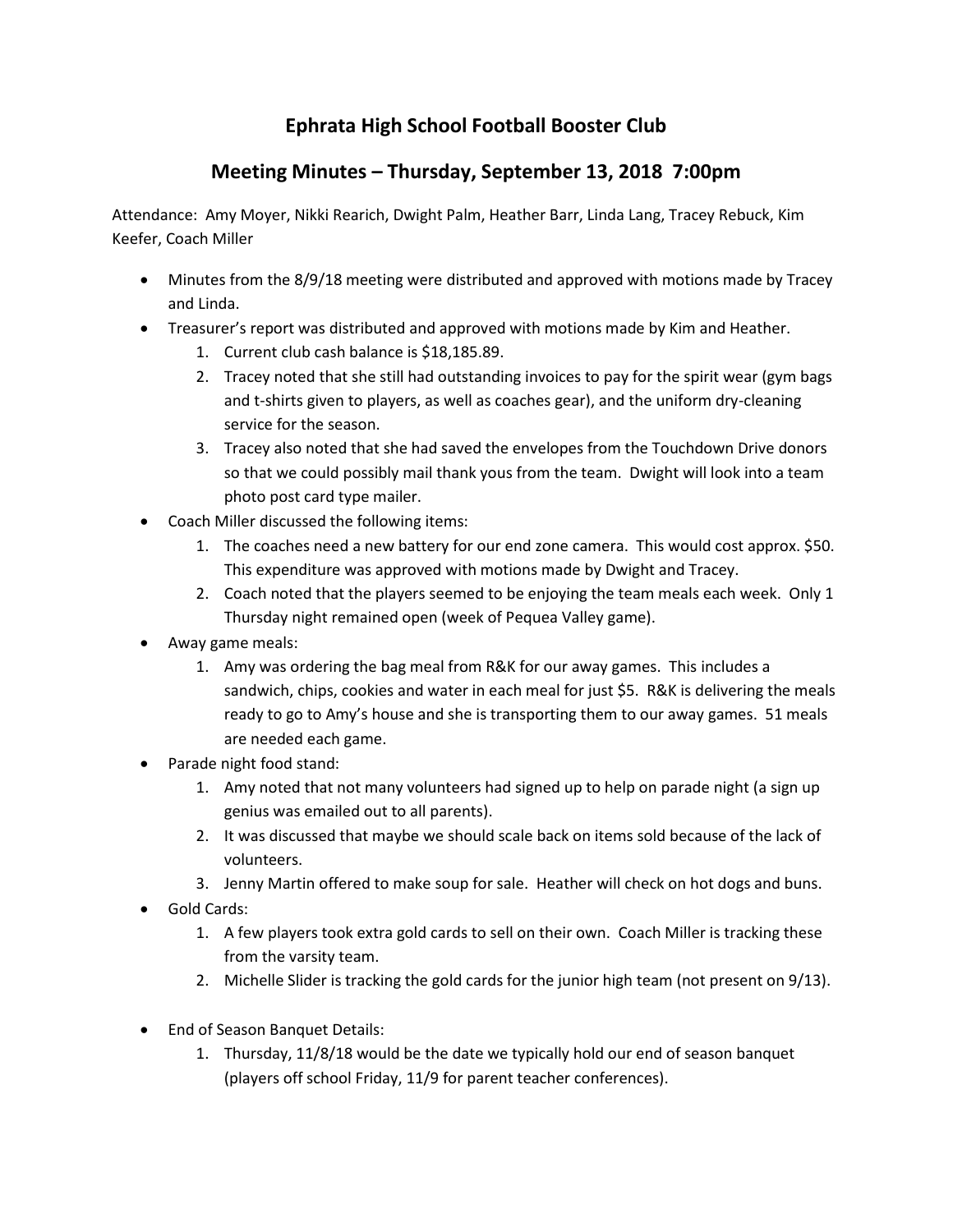- 2. Shady Maple does not have another team coming that night, so we would not be able to "share" the private buffet set up (300 required for that). This means our only option at SM will be their normal buffet. It was decided to go with this, as in the past.
- 3. Tracey has the decorations used in prior years.
- Band Competition:
	- 1. We will need 8-10 volunteers to work in the War Memorial snack bar on Sat. 10/20/18. Our booster club will be paid by the War for staffing the snack bar that day.
- Senior Night:
	- 1. It was decided to purchase flowers for parents from Roxanne's again. Tracey will order the flowers.
	- 2. There are 5 senior cheerleaders, and 17 senior football players. Our club will purchase their flowers. We will also order the flowers for the senior members of the marching band. We will be reimbursed for their flowers. Coach emailed the band director to find out how many seniors are in the band this season.
	- 3. Nikki R. has the senior profile forms. She will do the write ups for announcement that night based on the profile forms. Coach Miller will get the senior players to complete their profiles and return them by 10/5/18.
- Game Day Sales:
	- 1. Some extra spirit wear clothing items were ordered from E-town Sports. These items are being mailed to the school, and will be available for sale at the game day sales tent.
- Sub Sale:
	- 1. It was decided to do another sub sale fundraiser this fall. This sale will be completed in October, with an October delivery date for the subs.
- Program/Photography Details:
	- 1. Dwight noted that individual player pictures were ready, and he would bring them to the game day sales tent for distribution.
	- 2. Dwight noted that he needed 5 programs for delivery to our program advertisers (as promised).
	- 3. Twin Pine Ford would now be displaying a car at each home game as a method of advertising. This would be done at a cost of \$250 per week. With 4 remaining home games, we would make an additional \$1,000.
- Food for players prior to away games:
	- 1. It was noted that some players are unable to go home to eat between school and away game bus departure. Food should be kept on hand for coaches to feed players in this circumstance. Kim will run to Costco for sandwiches/snacks.

#### **Next Meeting will be held on Thursday, Oct. 11, 2018 at 7:00pm**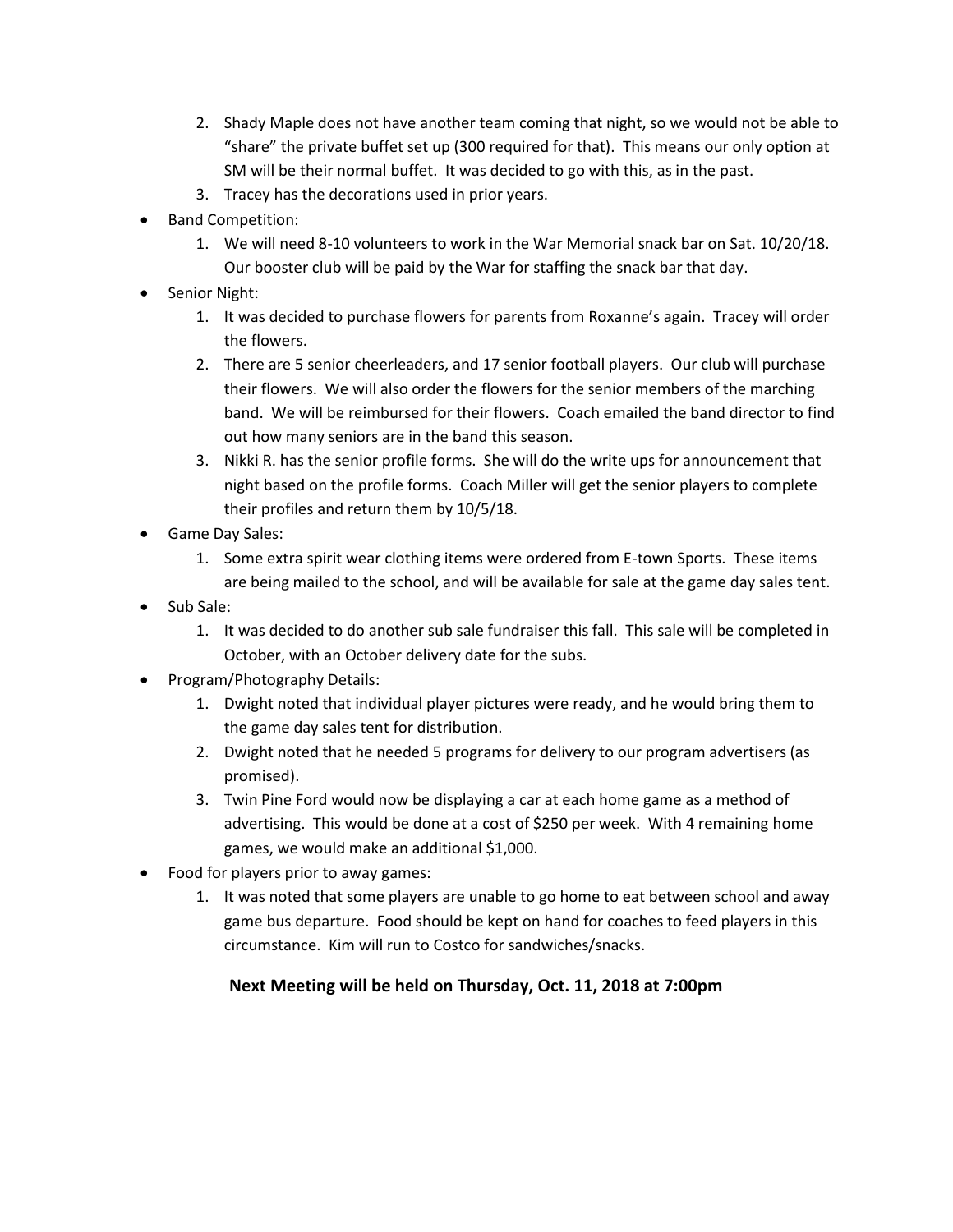## **Meeting Minutes – Thursday, October 11, 2018 7:00pm**

Attendance: Amy Moyer, Jenny Martin, Scott Martin, Angela Bowman, Heather Barr, Linda Lang, Tracey Rebuck, Jacie Parmer, Nicole Rearich, Dwight Palm, Coach Miller

- Minutes from the 9/13/18 meeting were distributed and approved with motions made by Tracey and Linda.
- Treasurer's report was distributed and approved with motions made by Dwight and Heather.
	- 1. Current club cash balance is \$14,755.60.
	- 2. Tracey noted that there would be outstanding costs for the uniform dry cleaning and the banquet.
- Senior Night:
	- 1. Football will have 17 senior players and managers.
	- 2. Football seniors will be announced in jersey number order. Band and cheerleading will be alphabetical.
	- 3. Tracey will be calling Roxanne's to order the parent flowers.
	- 4. We will need volunteers to help with the flowers and to line up the players/parents.
	- 5. Senior night programs will be given to only senior parents.
- Parade Night Food Stand:
	- 1. Unfortunately, the parade was cancelled due to weather conditions, so this fundraiser was not available this year.
- Away Game Meals:
	- 1. Amy noted that the bag meals from R&K's were working out well, and the players seemed to like them.
- Gold Cards:
	- 1. It was noted that we should make an announcement at home games to let people know that gold cards were available for purchase at the game day sales tent.
	- 2. The junior high team will return their gold card envelopes (with money and any unsold cards) before the end of the season.
- Game Day Sales:
	- 1. Heather noted that things were going well, but more help (volunteers) would be nice.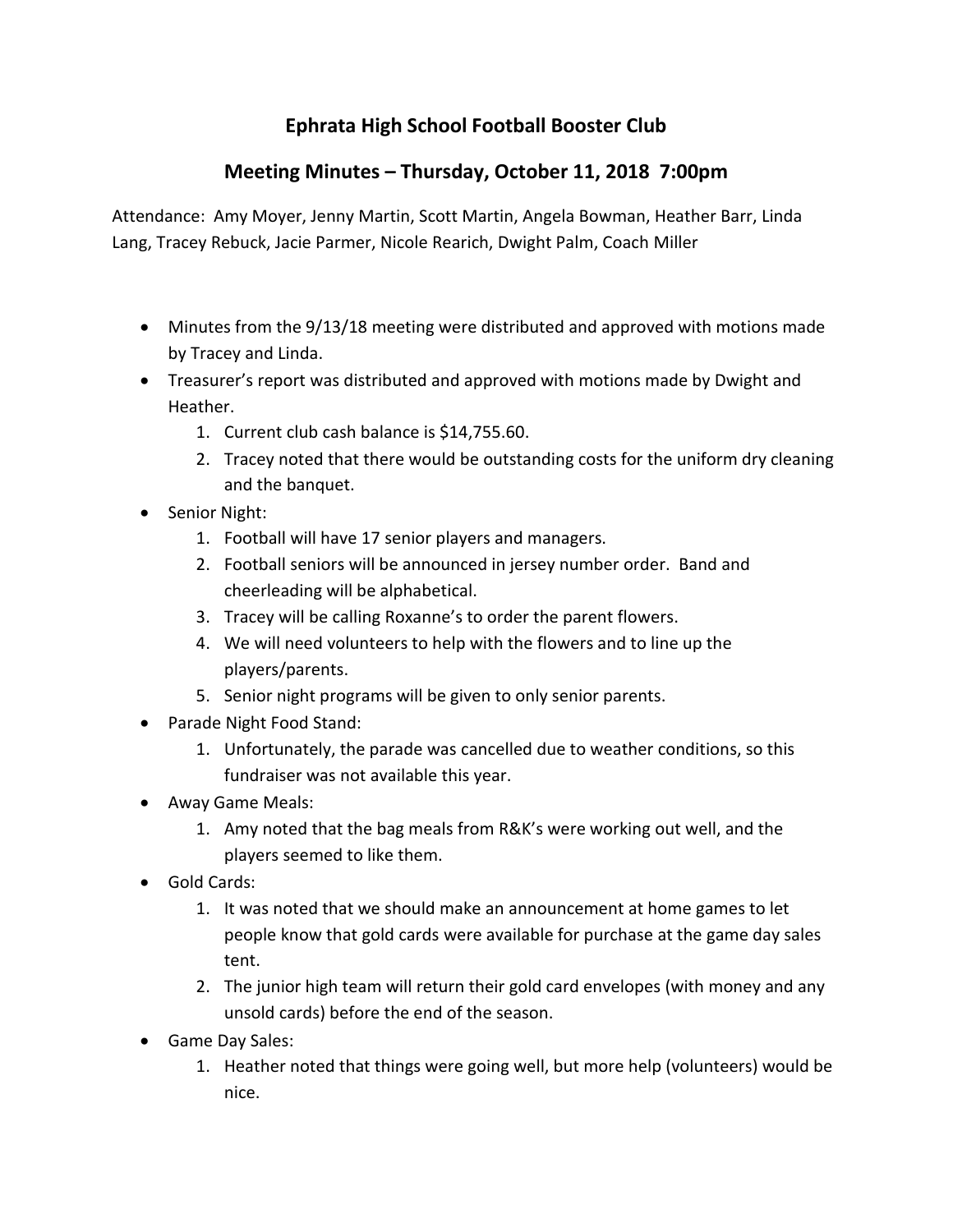- Sub Sale:
	- 1. Sale papers are due back by 10/15.
- Band Competition:
	- 1. We will need 8-10 volunteers to work in the snack bar on 10/20 in order to participate in this fundraiser. A sign up genius will be emailed out to parents.
- End of Season Banquet Details:
	- 1. Thursday, 11/8/18 @ Shady Maple. Room available at 4:30.
	- 2. Banquet forms being mailed to Kim Keefer. People can also return banquet forms to the game day sales tent during home games.
	- 3. Tracey has the banquet decorations and will arrive early to decorate.
	- 4. Dwight will need 17 frames (13x19) for each senior collage. Jacie Parmer will pick these up.
	- 5. Amy will order the award trophies from Brown's (Brown's Signs & Awards, 1397 Arcadia Road #100, Lancaster). Coach Miller can email Brown's with the winners. Kim K. will pick these up when ready.
	- 6. Amy will order the Mr. Mount watch at Gehman's Jewelers in Ephrata. Coach Miller can contact them with engraving information for the winner. Tracey will pick this up when ready.
	- 7. We need to make sure the senior signs are taken down at the last home game, and that they are brought to the banquet for our players.
	- 8. We will hold a 50/50 raffle at the banquet for an additional fundraiser. Tickets will need to be brought along to the banquet.
	- 9. Coaches and their spouse/guest are paid for by the club.
	- 10. Dwight will make a program/bulletin for the banquet. We will need to have this printed.
	- 11. Amy will get the banquet started, and open with a prayer before the meal.
- Election of Officers:
	- 1. We will need to ask around to see which of our current officers are planning to return, and look for volunteers to fill any remaining spots.
	- 2. We will not hold a meeting in November (because of the banquet), so we will plan to start the process for electing 2019 officers at the December meeting. As per our by-laws, officer elections will be held in January. Amy will plan to review by-laws for discussion of any necessary changes/updates.

### **Next Meeting will be held on Thursday, Dec. 13, 2018 at 7:00pm**

(No November meeting due to the end of season banquet)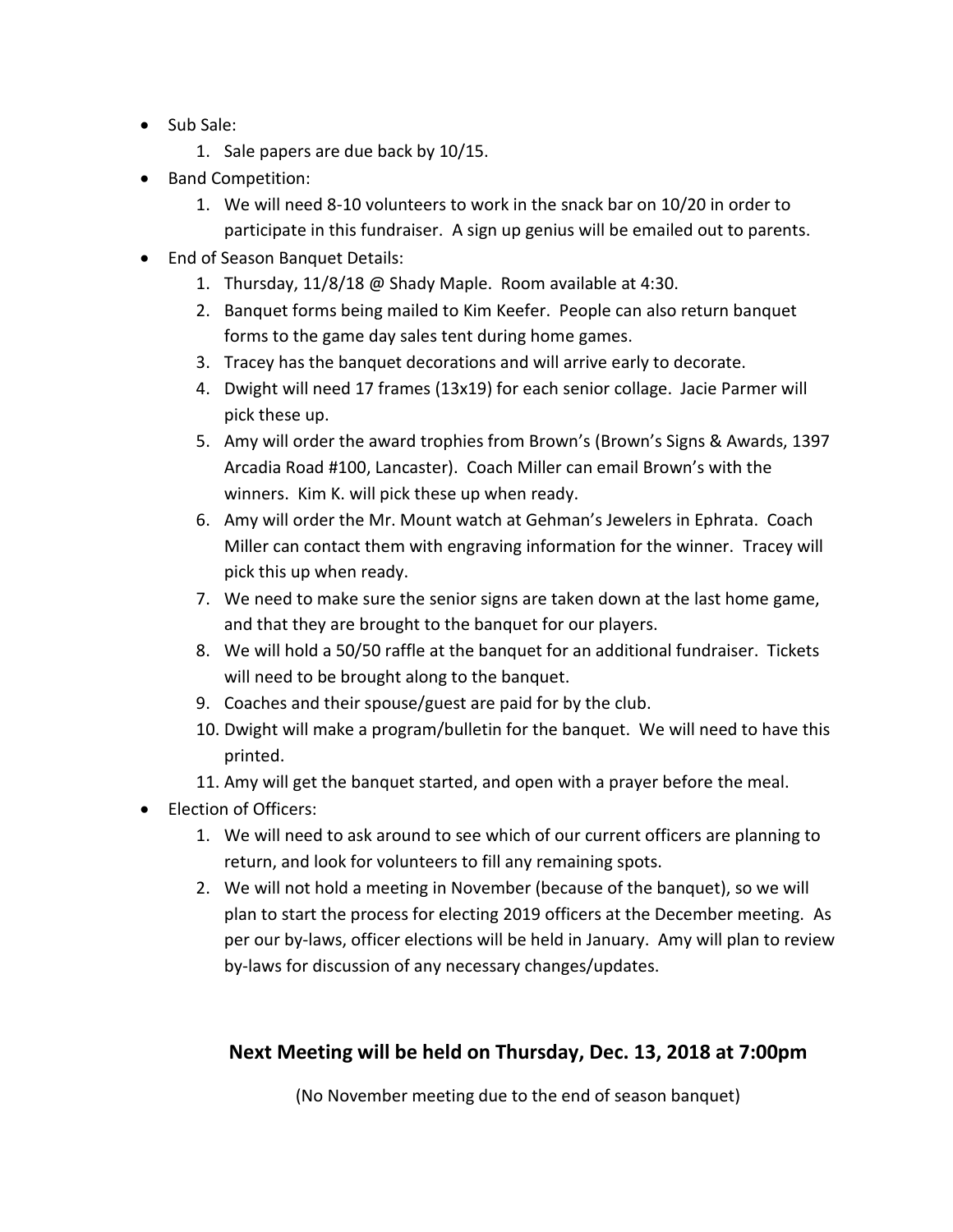### **Meeting Minutes – Thursday, December 13, 2018 7:00pm**

Attendance: Amy Moyer, Tracey Rebuck, Kim Keefer, Jenny Martin, Scott Martin, Ben Slider, Faye Schwanger, Stan Weaver, Jim Ellis, Michelle Slider, Heather Barr, Angela Bowman, Linda Lang, Coach Miller

- Minutes from the 10/11/18 meeting (no November meeting because of the season end banquet) were distributed and approved with motions made by Tracey and Jenny.
- Treasurer's report was distributed and approved with motions made by Kim and Jenny.
	- 1. Current club cash balance is \$9,730.73.
	- 2. Scott Martin gave Tracey the \$1,000 payment from Twin Pine Auto for the car advertisement that was allowed at our home games. This will bring our cash balance up to \$10,730.73.
	- 3. Tracey noted that our 50/50 ticket sales, the Gold Card sale, the Golf Outing, and the Touchdown Club drive all performed very well for 2018.
	- 4. It was noted that the club cash balance was approx. \$1,000 higher than this same time in the prior year (including the Twin Pine funds received). This was a good sign and good year for the club, as we were able to add the uniform laundry service to our expenses in 2018, and still remain in a better cash position than at the end of season 2017.
- Introductions were made by all in attendance, as there were several new faces at this meeting.
- Coach Miller discussed the following items:
	- 1. Coach Clair would be moving back to a volunteer coaching role for the 2019 season. Coach Gesswein would be taking over a paid position. Jason Volurtson from LVC will also be joining our coaching staff in a volunteer role for 2019.
	- 2. Our off season lifting program is going well, with approx. 25 boys in attendance each day.
	- 3. Section realignment for 2020 is an ongoing discussion, and will be finalized in January.
	- 4. He is looking into the possibility of bringing on a strength & conditioning coach for the team.